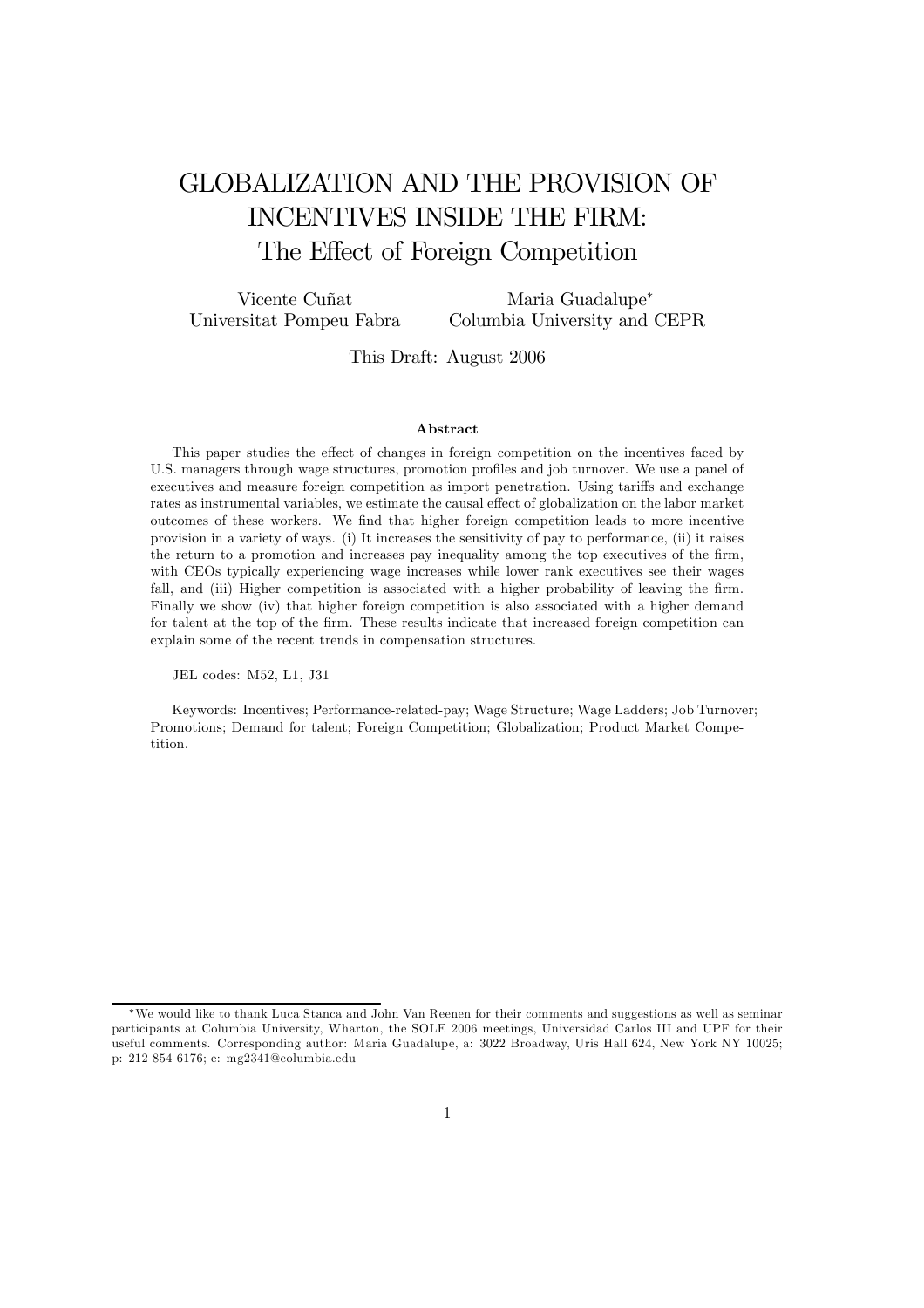### 1 Introduction

The US structure of wages and compensation changed substantially over the 1980s and 1990s. Firms increased their use of performance-related-pay such as piece rates, bonus and stock options, to provide incentives; earnings inequality, returns to skill and compensation at the top of the distribution increased substantially; and job mobility was higher. These changes affected executives at the top of the earnings distribution as well as workers in general.<sup>1</sup> In spite of the large literature on changes in inequality and job mobility, and the discussions on the reasons behind the increase in CEO pay, little is known about the reasons for the dramatic changes in compensation structures and incentive provision. What are the driving forces behind these trends?<sup>2</sup>

In this paper we argue that a major force behind many of these changes is the increase in foreign competition resulting from reductions in trade barriers and the globalization of economic activity. Foreign competition, and globalization more generally, can have an impact on incentive structures to the extent that they make product markets more competitive (Tybout, 2003). Higher imports, changes in entry barriers, lower costs of transport and information diffusion; all tend to increase the degree of competition that firms face and, therefore, they should indirectly affect the provision of incentives by firms (Hermalin, 1992; Raith, 1994; Schmidt, 1997). What follows is an empirical assessment of the extent to which changes in foreign competition, measured as industry-level import penetration faced by US firms in the period 1992-2000 affected the way and extent to which they provided incentives.

The variation in import competition over time and across industries allows us to clearly identify one of the channels through which globalization affects the working of firms. We assess how firms in different industries, with different evolutions in their trade exposure changed their incentives structures over the 1990s in the US. In addition to showing the overall effect, and in order isolate fluctuations in foreign competition that are exogenous to the incentive policies of firms and uncorrelated with potential omitted variables, industry specific import tariffs and exchange rate fluctuations<sup>3</sup> are used as instruments. Lagged tariffs and exchange rates provide a compelling source of

 $1<sup>1</sup>$ Murphy (1999) surveys the evidence on the increase of total pay and performance-pay sensitivities for executives. Lemieux et al. (2005) show that the use of bonus and incentive contracts increased in the US not only for executives, but also for workers. Frydman (2005) provides further evidence of the evolution of pay and finds that inequality among executives increased, CEO pay went up and job mobility was higher in the 1980s and 1990s relative to earlier decades. Katz and Autor (1999) survey the evidence on changes in inequality and returns to skill.

<sup>&</sup>lt;sup>2</sup>Murphy and Zabojnik (2004 a and b) and Frydman (2005) claim that the increase in CEO pay is due to a higher demand for general skills. Competition can be thought of as an additional explanation that in addition could also explain why the demand for general skills may have increased. Bebchuck and Fried (2005) argue that it is due to an increase in rent extraction on the part of managers, that is camouflaged as incentive provision, although the reason why the incentives to extract rents from the firm has changed is unclear.

 $\frac{3}{3}$ Exchange rates are weighted by the relative importance of each currency in total industry imports, such that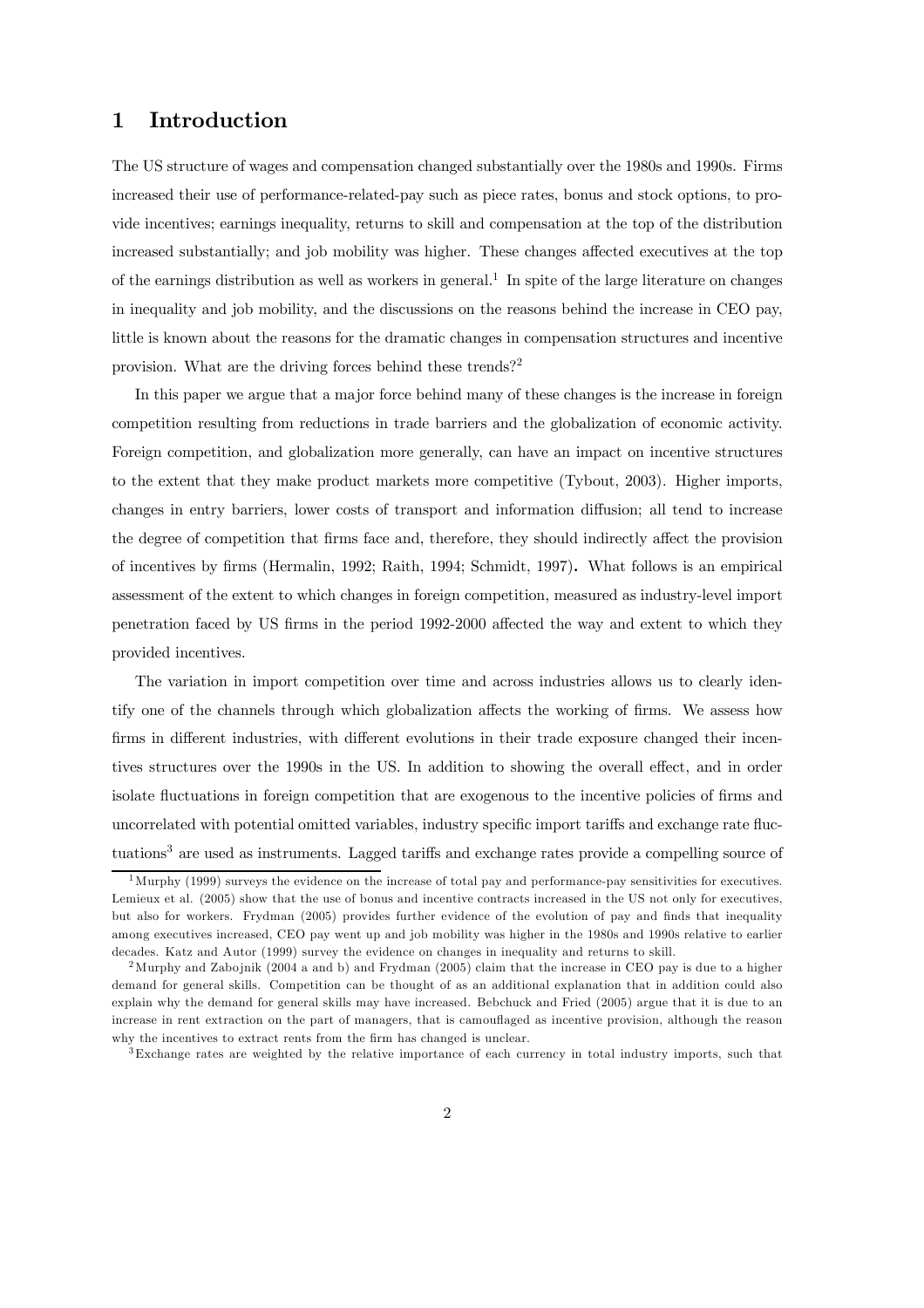variation since their evolution differs across sectors throughout the studied period and are arguably exogenous to current executive employment. The use of instrumental variables allows us to provide a precise causal effect, that is possibly a lower bound of the overall effect of the changes in competition.

While we restrict the impact of globalization to its effect through import penetration, the definition of incentives tries to be as comprehensive as possible. The incentives to exert effort and to improve the manager´s total contribution to the productivity of the firm can be provided through several instruments. Some of them are explicit and contractual, such as agreeing on a bonus or a performance-related-pay scheme. Others are implicit -without an explicit written contract- and enforced on the basis of commitment and reputation, such as discretionary bonuses or the commitment of the firm to a given promotion scheme. Finally, some incentives may not be provided directly by firms but are implicit in labour market conditions (e.g. the good performance of one executive in a given firm may lead another firm to offer this same executive a better job).<sup>4</sup>

To provide a comprehensive view of the provision of incentives inside firms, we relate changes in foreign competition to a number of measures, regardless of whether these incentives are provided through explicit contracts or implicit agreements, through direct rewards on contemporaneous performance or through indirect ones based on promotions, turnover or career concerns in general. Even though executives are only a subsample of the general employed population, this group of workers has some characteristics that make them an ideal study group to elicit some of the questions we are interested in.

First, the availability of data on executive compensation allows for a detailed analysis of wages and promotions. We use a matched employer-employee panel dataset (Execucomp) with 5 executives per firm. It contains very detailed information on both firm and employment characteristics which provides a fairly comprehensive picture of internal labor markets and incentive provision. One can track executives as the extent of foreign competition faced by the firm evolves and evaluate how incentives changed over time and across industries. The richness of the data allows us to look at a variety of measures that capture incentives, these are: 1) fixed and variable pay, 2) within firm wage inequality and promotion ladders 3) turnover. We are also able to assess whether firms seek to hire more 'able' or 'talented' CEOs and executives as foreign competition increases (Marin and Verdier, 2003). These measures jointly give a comprehensive view of the provision of incentives.

Second, this particular group of workers allows us to better identify the effect of changes in foreign competition on firm contracting behavior independently of its effects on labor markets. This

there is differential variation across sectors in a given period.

<sup>4</sup> See Gibbons (2005) and Gibbons and Waldman (1999) for a broad survey on theoretical and empirical results on the different channels for incentive provision.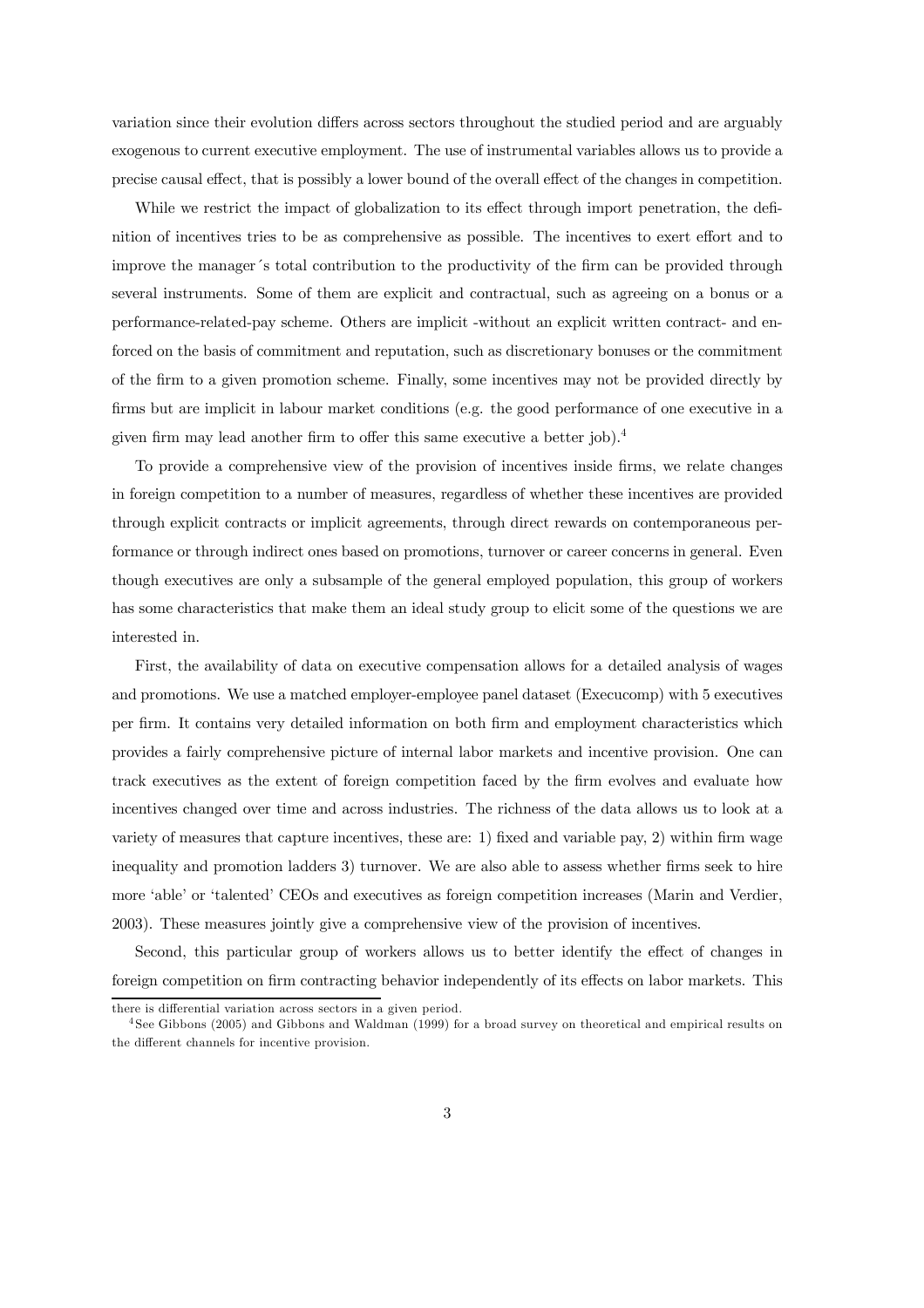is because the boundaries of labor and product markets are relatively independent when it comes to executives, as it is more frequent for executives to change firms between industries than within industries.<sup>5</sup> Moreover, collective bargaining is virtually non-existent among executives. Therefore it is unlikely that individual executives internalize the effect of their joint compensation packages on firm profits, and, by concentrating on executives we are able to isolate the effects that come mostly from product market competition.<sup>6</sup>

Finally, even though executives constitute a very particular subset of high skilled workers, the comparison of the results on executives with existing results on the general labor force may shed some light on how foreign competition is affecting differentially high and low skilled workers.

The results show, first, that higher foreign competition reduces the level of fixed pay and increase the sensitivity of pay to performance; second, it increases the steepness of the promotion ladder and inequality within a firm and third, higher competition is associated with higher job turnover, although the direction of the causality of this last result is less clear. All of these results suggest that firms provide more incentives to executives. Finally, we assess whether the increase in job mobility is associated with firms hiring more 'talented' managers. We identify 'ability' or 'talent' (the permanent unobserved component of wages) from the estimated individual fixed effects and find that as foreign competition increases, firms hire more 'talented' CEOs.

This paper also contributes to the growing (and still inconclusive) literature on the positive relationship between wage inequality and trade openness.<sup>7</sup> We propose an additional driver and show that foreign competition may affect the provision of incentives within firms in two relevant ways that raise inequality: by increasing wage dispersion within firms and through the use of performance related pay.<sup>8</sup>

The structure of the rest of the paper is as follows: In Section 2 we present the general structure of the paper and the related literature, Section 3 presents the data used in the empirical sections, Section 4.1 shows the specification and results relative to fixed and variable pay, Section 4.2 presents the results on promotion ladders and turnover, in section 4.4 we explore how firms reward talent differently according to the degree of foreign competition; finally Section 5 provides an overall picture and concludes.

 $5$ For example, 71% of the transitions of executives between firms included in Execucomp are between sectors when they are defined at a 4 digit SIC code level (64% when defined at a 3 digit level).

 $6$ As a reference, the median compensation of an executive in Execucomp represents 0.1% of the median firm revenue.

 $7$ The mechanisms proposed are the effects of openness on total labor supply, total labor demand, skill biased labor demand and institutions. There seems to be a consensus that the evolution in inequality cannot be explained with only one of these reasons. See Slaughter (1999).

 $8$ Lemieux et al (2005) empirically establish the link between the growing use of performance-related-pay and the increase in wage inequality in the US between the 70s and 90s.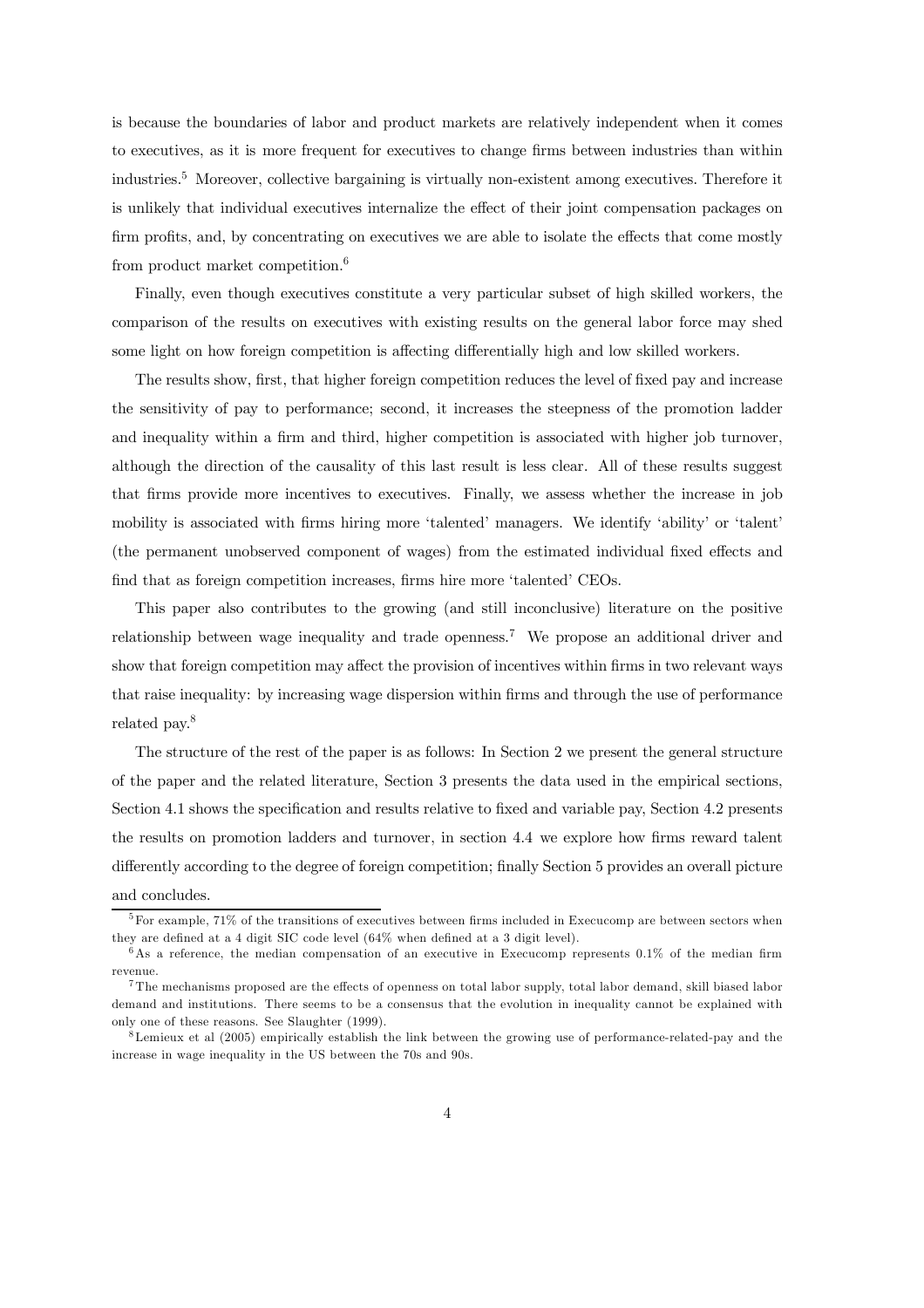### 2 Background and Related Literature

Foreign competition, and globalization more generally, imply that firms are increasingly exposed to competitive pressure. An increase in import penetration to an industry means that the number of goods sold in the market/competitors increases. Furthermore, changes in foreign competition can permanently reshape the general competitive configuration of an industry to the extent that if there are some fixed entry costs, once foreign firms decide to enter the market they are unlikely to exit. <sup>9</sup> Therefore one can think of the increase in foreign competition as an increase in competitive pressure to the industry.

The effect of competition on incentive provision has been studied by a number of papers within the principal-agent framework (Schmidt, 1997; Raith, 2003; Vives, 2004). A general result of virtually all competition models is that with more competition the residual demand that a firm faces becomes more elastic and shifts down.<sup>10</sup> This generates two counteracting effects in terms of incentives: On the one hand, more competition raises the reward to market stealing activities due to the additional elasticity of substitution. This implies a higher marginal return to managerial and workers' effort that leads firms to introduce steeper incentive packages. On the other hand, the residual demand that a firm faces shrinks, shifting the profit function downwards and making market stealing less attractive. This leads the firm to reduce the steepness of its incentive contracts.<sup>11</sup> Overall, the total effect of competition on incentive pay is theoretically ambiguous, which makes this an interesting empirical question. Our analysis evaluates which of the two effects dominates empirically.<sup>12</sup> In terms of the way in which firms provide incentives, we study explicitly the sensitivity of pay to performance (section 4.1), the returns to a promotion in the firms wage ladder (section 4.2) and turnover probabilities.

A related effect is the implicit incentive that executives face when competition increases the risk of the firm going bankrupt. Schmidt (1997) explicitly models this incentive and several empirical papers (Nickell, 1996; Galdon-Sanchez and Schmitz, 2002) show empirically that if additional competition leads to a higher pressure on profits, employees tend to work harder. If an increase in foreign competition indeed pushes profits down, this would implicitly discipline workers, thus reducing the need for explicit incentives provided by the firm.

An increase in competition may increase the available information about market conditions and

<sup>9</sup> See Baldwin (1988), Dixit (1989) and Baldwin and Krugman (1989)

 $10$  See Vives (2004) and Boone (2000) for an overview on these two effects.

 $11$  Raith (2003) allows for free entry and exit of firms so firm profits are constant and his second effect is not present.  $12$  Cuñat and Guadalupe (2004) and (2005) find evidence that competition, measured as deregulation in the US financial services and a sharp appreciation in the UK respectively, raised performance-pay sensitivities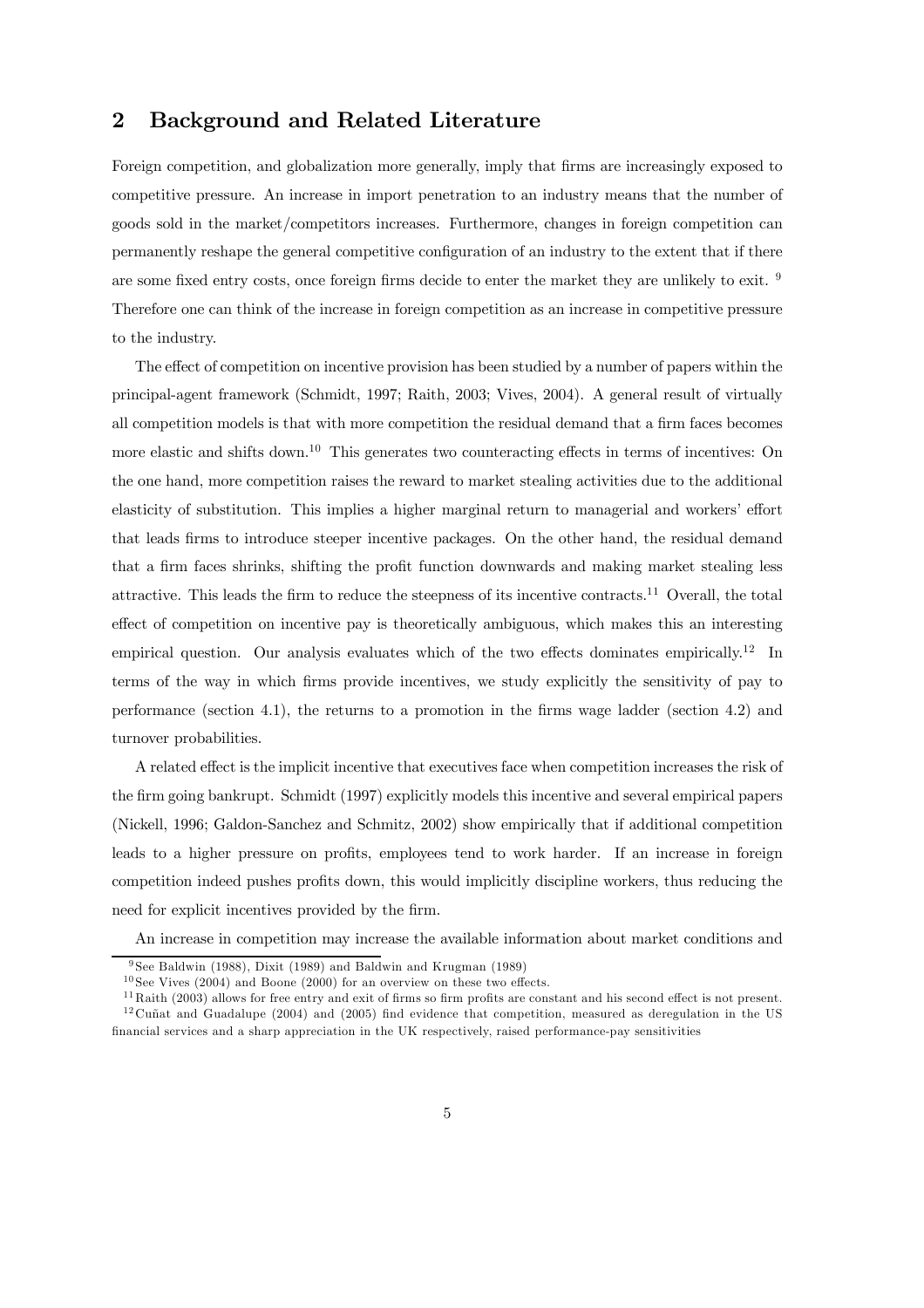help firms elicit the contribution of an executive to profits (Hart, 1983; Scharfstein, 1988; and Hermalin, 1992). If this is the case more competition should lead to steeper incentives schemes, although there should also be a higher focus on relative-performance evaluation and a lower (or even negative) weight on own performance. However, the overall predicted effect of this literature on the relationship between competition and incentives is largely ambiguous.

Many of the arguments made with respect to the reward to managerial effort are also valid for the rewards to skill (Guadalupe, 2004) and managerial talent. Marin and Verdier (2003) explore the theoretical relationship between globalization, the hierarchical structure of the firm and the reward for talent. Competition affects the hierarchical structure of firms and thus, the explicit and implicit incentives that executives face.<sup>13</sup> We explicitly analyze and the empirical effect of competition on the reward for talent in section 4.4.

This paper is related to several contributions that link foreign competition to labour market conditions. Revenga (1992) and Bertrand (2004) explore the effects of competition on other aspects of employment, using as measures of competition the fluctuations in import penetration over long periods of time and instrumenting them with exchange rates. Revenga (1992) relates micro-data on unemployment and wages to import penetration at a sector level and finds that increased foreign competition lead to higher unemployment and lower wages over the 1977-1987 period. Bertrand (2004) studies whether implicit contracts are replaced by spot contracting as competition increases, by analyzing how the relationship between wages and unemployment at a sector level is affected by foreign competition. The results show that salaries are more responsive to current unemployment rates the more competitive the industry is. In two related papers, Abowd and Lemieux (1992) and Abowd and Allain (1996), find that the elasticity of salaries to firms quasi-rents increases when the latter are instrumented using shocks to foreign competition.

The underlying idea behind these articles is that foreign competition modifies the labor market conditions of an industry to the extent that it alters the rents available to be split, the outside options of employees and the bargaining power of the parties. Therefore foreign competition affects bargaining conditions and labor market institutions. Our article departs from this perspective since by concentrating on executives, labor market considerations and changes to labor market institutions are less likely to be playing a role, while issues related to product market competition and governance may be more relevant. Furthermore, we study changes in the structure of compensation (and not just pay levels) as well as other incentives provided. We also extend the identification strategy in Revenga (1992) and Bertrand (2004) by using average tariffs as an additional instrument of import

 $13$  The effects of competition and globalization on hierarchies are the subject of a growing literature (Antras et al., 2006; Ra jan and Wulf, 2006).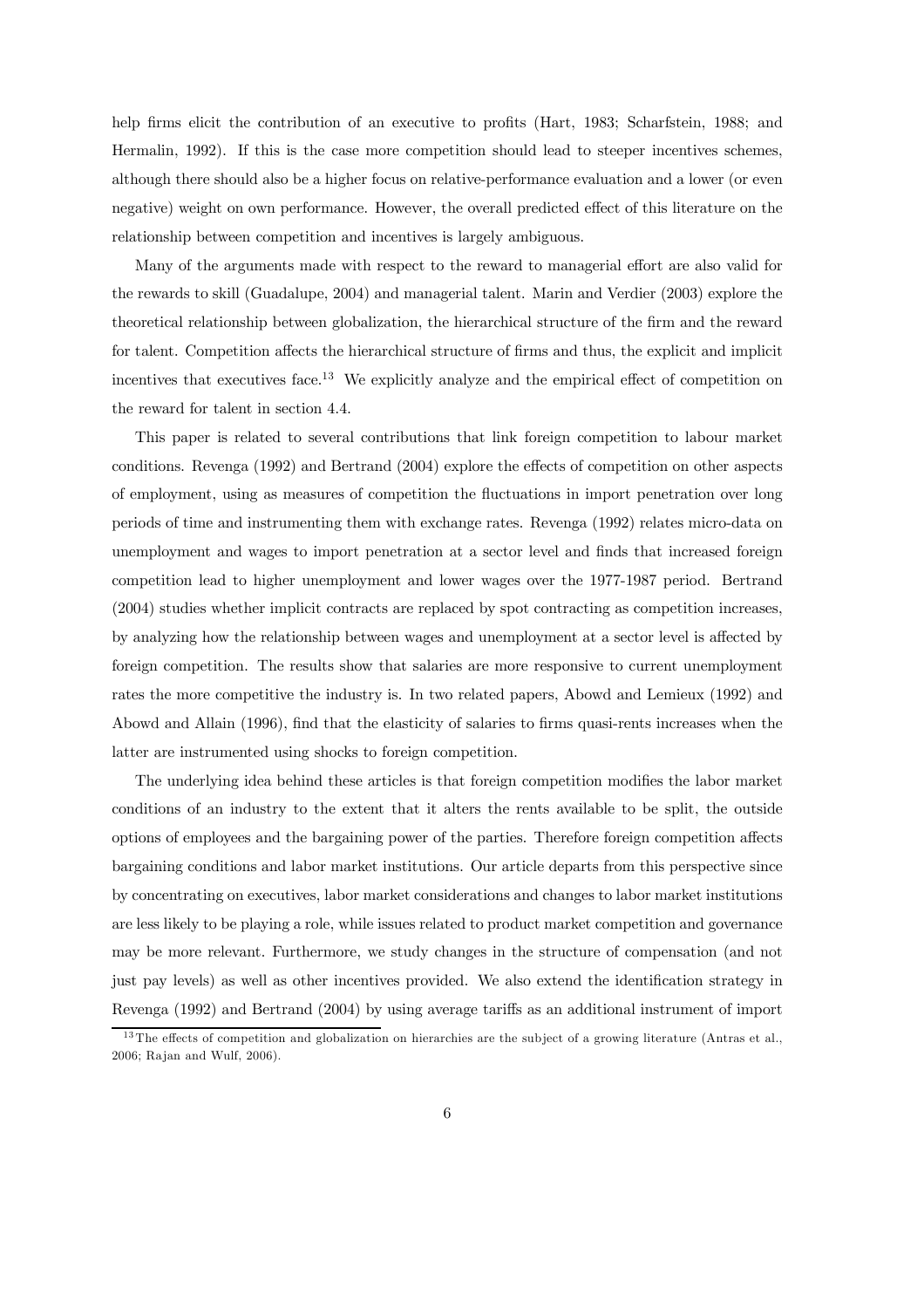penetration.14 15

### 3 Data

#### 3.1 Compensation Data

We use the Standard&Poor's Execucomp dataset. This is a panel (starting in 1992) of all firms in the S&P 1500 index.<sup>16</sup> Each firm reports detailed yearly information on the pay structure of the five most highly paid executives in the firm (ranked by salary and bonus) as well as some individual characteristics. The data also contain information from financial statements on firm characteristics and performance. A unique feature of this data for our purposes is that it allows us to follow firms and executives over time, in a panel setting. We use yearly data from 1992 to 1999 for all manufacturing sectors. 1992 is when the data start, 1999 is the last year for which we are able to compute import penetration, and manufacturing in the sector for which we have trade data. This leaves us with 555 firms and 4,750 executives (17,178 unique onbservations).

From this data we obtain, for each executive in the sample, a comprehensive measure of total yearly compensation that includes both the components of pay that are related to performance and those that are not. In particular, given the increased importance of stock options and long-term incentive plans (Murphy, 1999) it is important to include them in addition to bonuses. This is the natural logarithm of the sum of salary, bonus, total value of stock options granted (valued using the standard Black-Scholes formula), total value of restricted stock granted, long-term incentive payouts and other annual compensation.<sup>17</sup> We also define and the logarithm of salary plus bonus.

#### 3.2 Discussion of Foreign Competition and its Instruments: Identification

The data analysis in the next section evaluates the effect of foreign competition for firm f in industry j at time t, imp<sub>fjt</sub> on a number of aspects of compensation and incentives  $Y_{ifjt}$ , for each individual i. We run regressions of the form:

$$
Y_{ifjt} = \alpha + \gamma_1 imp_{fit} + imp_{fit} * X'_{ifjt}\gamma_2 + X'_{ifjt}\gamma_3 + W'_{ifjt}\beta + u_{ifjt}
$$
\n
$$
\tag{1}
$$

<sup>&</sup>lt;sup>14</sup>An argument, symmetric to ours, relative to globalization and pay can be found in Feenstra and Hanson (1997). They identify that an increase in foreign direct investment increases the retribution of skill in Mexican firms.

 $15$ We also extend the analysis by calculating firm-speciffic import penetration, exchange rates and tariffs, while Revenga (1992) and Bertrand (2004) use sector speciffic ones.

<sup>&</sup>lt;sup>16</sup> The index includes firms in the S&P 500, S&P MidCap 400, and S&P SmallCap 600 indices so it represents a stratified sample of listed firms of all sizes.

 $17$  Execucomp variable TDC1.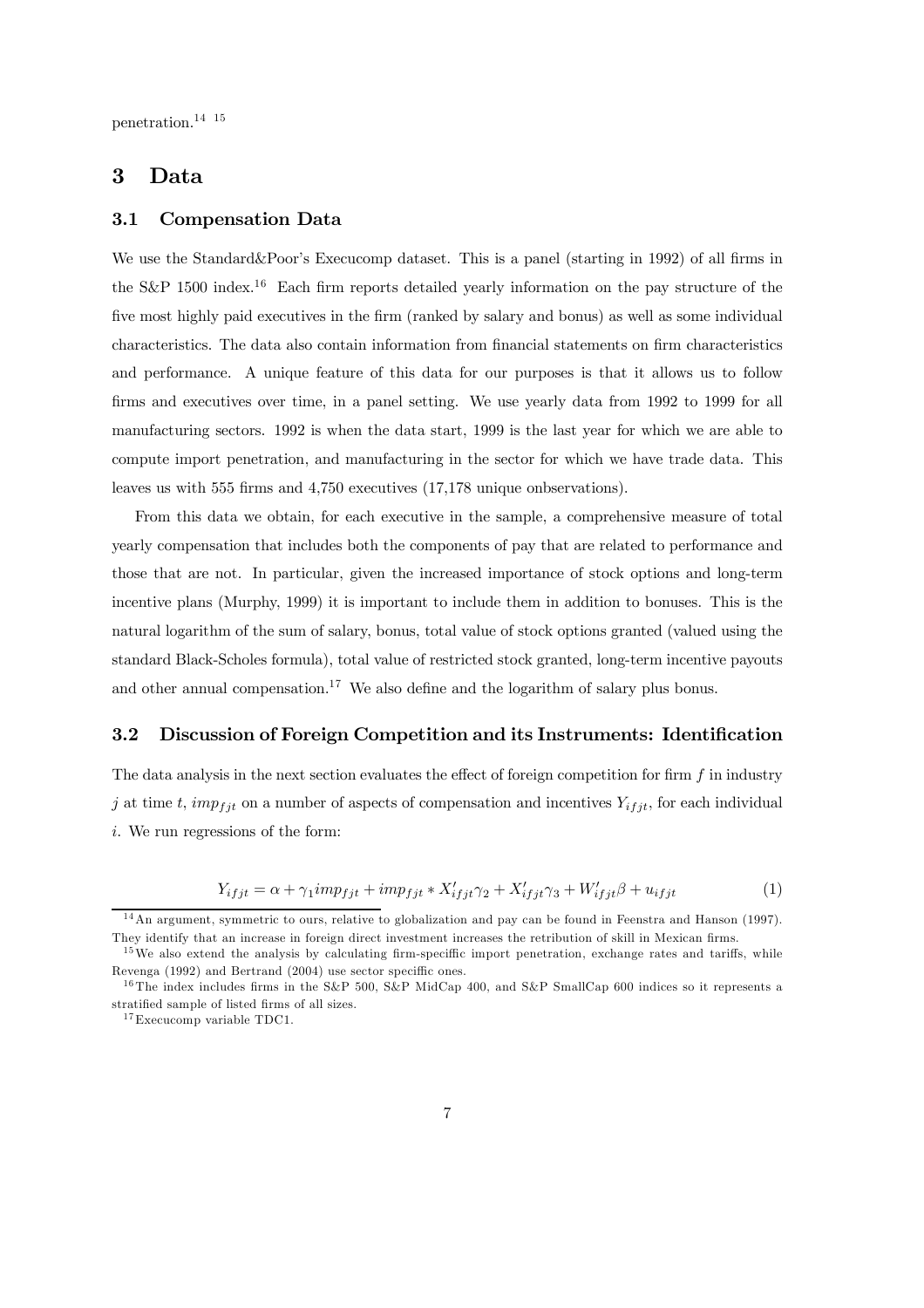Each  $Y_{ifjt}$  -total compensation etc.- has its own specification, but the variation exploited in all is the same: changes in import penetration to the industry, and eventually its interaction with some variables  $X_{ifjt}$ <sup>18</sup>  $W'_{ifjt}$  are control variables such as firm size and we will have specifications for the error term  $u_{ifit}$  with and without fixed effects.

We define two measures of import penetration at the firm level. The first is is defined by the firm's main industry (at 4 digit SIC) as imports divided by the total value of internal production plus imports (such that  $imp_{fit} = imp_{jt}$ ). We take the average of current and one forward lag import penetration. This measures the extent to which foreign competitors penetrate the local market. We take the deviation with respect to the industry mean and include industry dummies in all the regressions to ensure that we do not capture in  $\widehat{\gamma_1}$  or  $\widehat{\gamma_2}$  unobserved differences by industry that are correlated with import penetration. The identification arises from import penetration changing within an industry over time, and doing so differently across industries. On average, import penetration increases from 0.16 to 0.21 over the sample period, but this varies considerably across industries, which is the variation we exploit in the data. Over the sample period, import penetration increases for some sectors and decreases for others and, on a given year, we may find a rich combination of changes for different sector. As an example, Figure 1 shows this for three selected industries.

However, since many firms sell goods in more than one industry, the previous measure may be misleading of the actual import penetration the firm faces. To account for this we define a firm specific import penetration measure  $imp_{fit}$  as the weighted average of import penetration -computed as above- that the firm faces in all the industries (business segments) it operates. The weights are constructed as the fraction of total sales associated to each SIC4 industry the firm operates in (from Compustat Segments data). Since the industries the firm operates in may change endogenously over time, the weights used correspond to the firm's operations in 1991. The identification here arises from import penetration changing within a firm over time.The advantage of this choice is that it is immune to endogenous production decisions; the disadvantage is that by the end of the sample (1999), and given the fixed 1991 weights, variations in this measure may not be highly correlated with the actual import penetration the firm faces in a particular year. Most other definitions of import penetration can be thought of as a combination of the two measures we use, so this allows us to check the robustness of the results to different specifications.

However rich the variation of import penetration in the panel, its use can still be subject to a number of criticisms. One could argue that changes in compensation structures may drive the

 $18$  That depend on the outcome of interest, it can be firm performance (section 4.1) or hierarchical level (sections 4.2 and 4.4).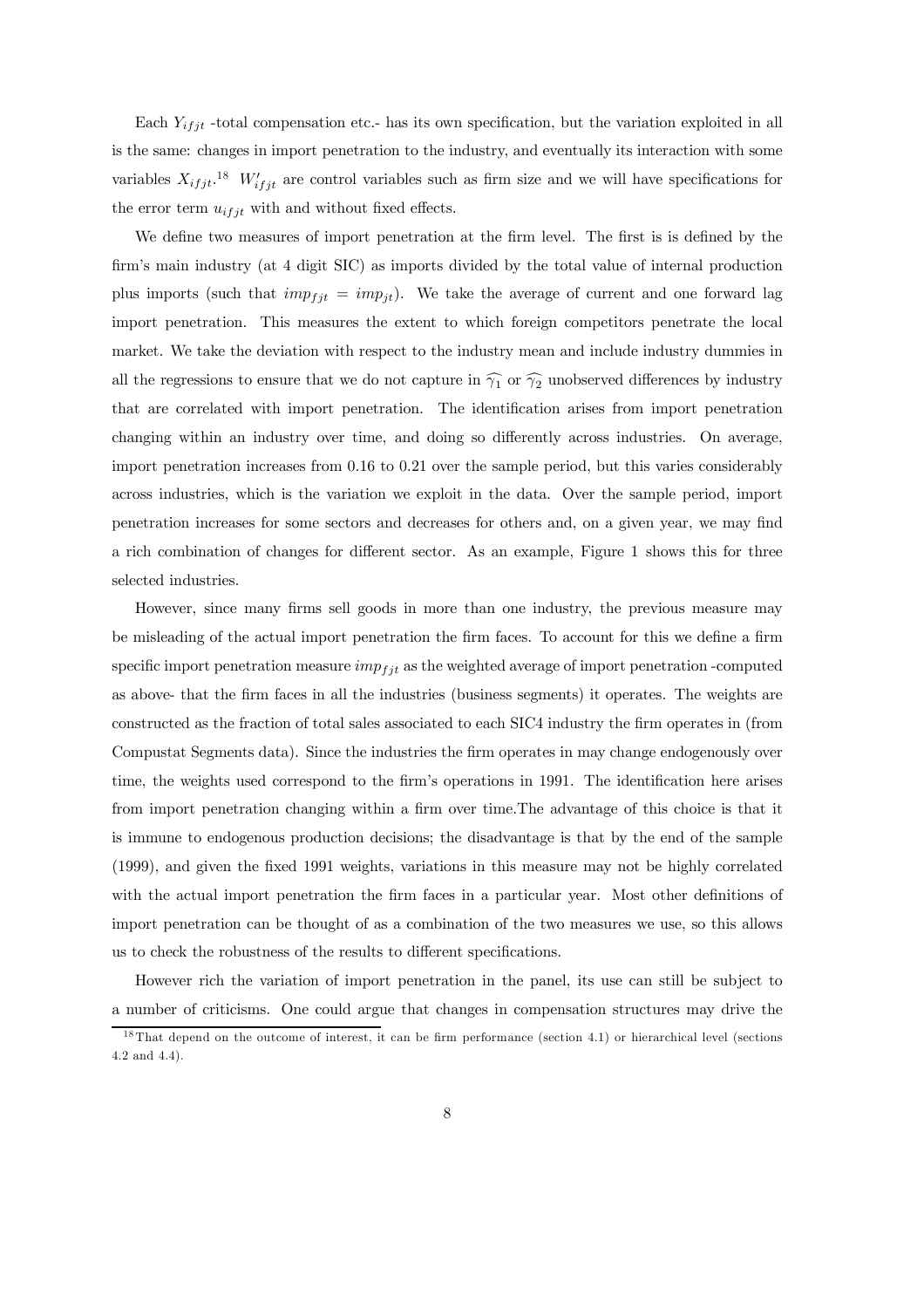behavior of executives and therefore the degree of competition in the market and the extent to which foreign firms enter (reverse causation). Such is the mechanism proposed by Aggarwal and Samwick (1999).

One could also argue that there are important omitted variables that are correlated with import penetration and not captured by the controls, like other dimensions of trade, such as exports.<sup>19</sup> Or alternative explanations put forward in the literature, and that are hard to measure, such as rent extraction (Bebchuck and Fried, 2005) or the increased importance of general skills (Murphy and Zabojnik, 2004).

It is also possible that to some extent, import fluctuations are foreseen by firms and anticipated, such that changes observed in a given year are an under-estimate of the actual reaction. Finally, iport penetration may very well be measured with error.

All the reasons above would tend to understimate the effect of import penetration on our measures of compensation and incentives, and bias the results towards zero. To deal with these endogeneity concerns, and in order to evaluate the effect of purely exogenous fluctuations in import penetration we provide instrumental variables results.

The first instrument used follows Bertrand (2004) that constructs a measure of industry specific import weighted exchange rates. The weights on the bilateral exchange rates between the US and its trading partners are the average proportion in total imports from each country in the years 1990 and 1991. This instrument is arguably exogenous since exchange rates are determined in international financial markets and are therefore uncorrelated with firms' compensation policy. By choosing static weights we avoid any possible endogeneity that could arise from the joint determination of the weights and exchange rates. We both use current and one lag exchange rate.

Using industry specific exchange rates has two important advantages. First, different currency mixes imply that, on any given year, a sector may be subject to an appreciation while a different one may be subject to a depreciation. This allows for a richer variation in instrumented import penetration than if we were using a single exchange rate for all sectors. Second, using static import weights increases the explanatory power of exchange rates on imports and reduces their explanatory power on potential confounding factors, thus reinforcing the exclusion restriction. For example, import weighted exchange rates are poorly related to exports such that our instrumented regressions are not capturing an indirect effect of exchange rates through changes in exports.

Second, we use import tariffs faced by firms wanting to enter the US market as an additional instrument. Tariffs are obtained from the UNCTAD TRAINS dataset. We define the average tariff

 $19$  The correlation between export openness and import penetration is 0.4.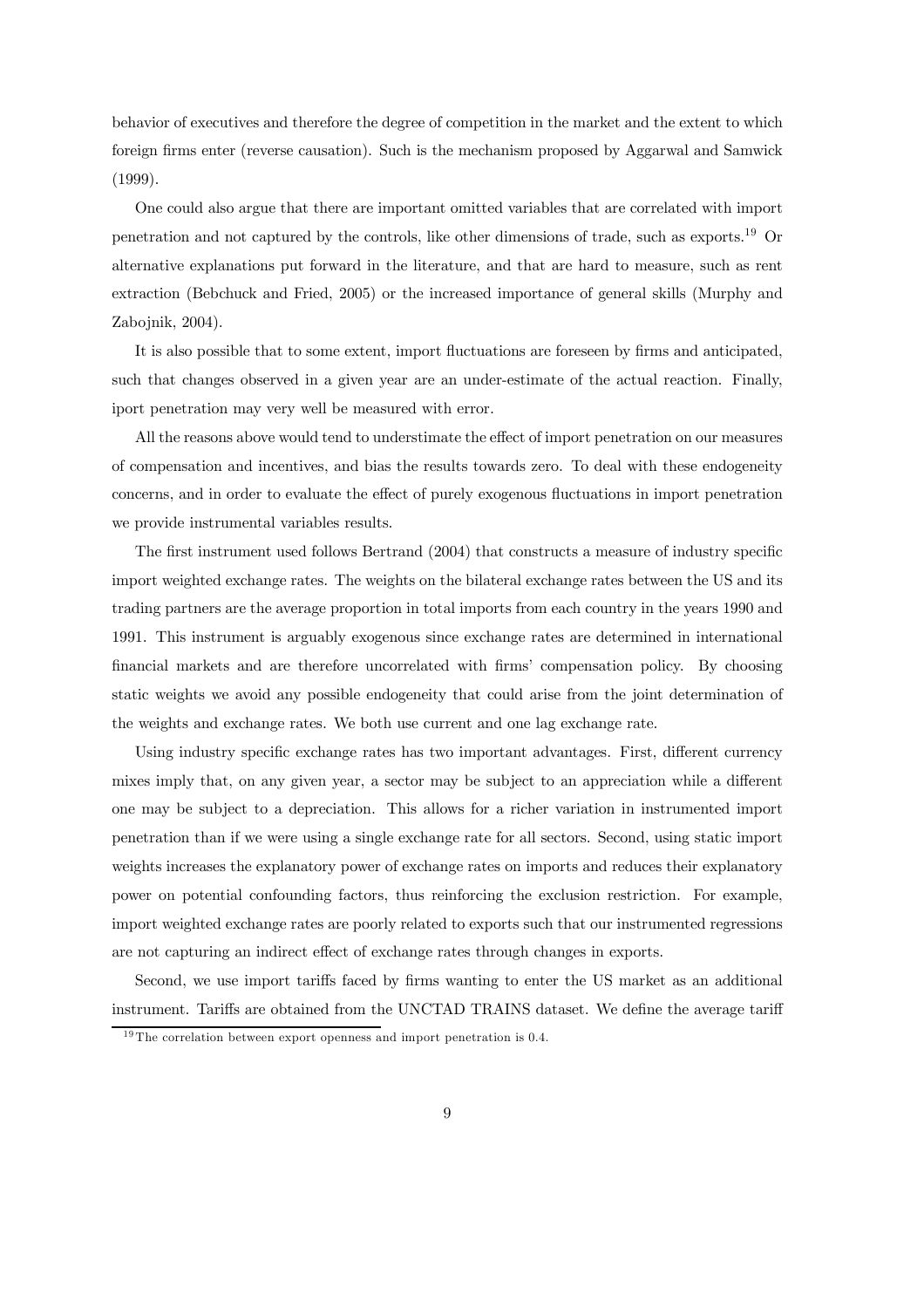of a particular industry as the weighted average of tariffs set by the US on imports from each country, where the weights are the proportion of imports from each country measures in a base year (1993) to avoid endogeneity. We use one year lag of the tariff measure. Again, this is arguably exogenous since tariffs are determined either at trade negotiation rounds (WTO) or by Federal policy and therefore independently of firm's compensation policies and incentives. Indeed, most of our tariff variation is around 1995, when the Uruguay round was implemented. It is also hard to think of a channel through which changes in tariffs facing foreign firms will affect domestic firms through something else than imports. Our implicit maintained assumption is that it does not, and as expected, it has zero explanatory power for other related variables such as exports.

Therefore, we provide two stage least squares of equation 1 where  $imp_{jt}$  and  $imp_{jt} * X_{ifjt}$  are instrumented with the source weighted exchange rate, its interaction with a dummy that equals one if there is an appreciation, and tariffs for industry  $j$  in year  $t$  and the interaction of these with the relevant  $X_{ifjt}$  variables.

Column 1 of Tables 2A and 2B show the basic first stage underlying the paper, which regresses import penetration on current exchange rate, lagged exchange rate and lagged tariffs. In Table 2A (and in all Tables A in the remainder of the paper) import penetration is defined by industry, and so are the instruments. In Table 2B. import penetration is defined by firm using the business segments weights, and so are the instruments. The effect of exchange rates and tariffs are higly significant in both cases.

Column 1 of Tables 2A and 2B shows the first stage of the first specification in the paper. The joint significance of all the instruments and control variables is quite high, with an  $\mathbb{R}^2$  around 33%. Moreover, the additional  $R^2$  explained by the instrumental variables excluded in the second stage (Exchange rate, lagged exchange rate and lagged tariffs) is around 5%. The test of the excluded instruments shows that their joint explanatory power is statistically significant. Since we have 3 instruments, we tested for overidentification in all the regressions and could not reject the null that they are valid instruments (uncorrelated with the error and therefore correctly excluded from the regression). The second stage results were statistically identical if we only used tariffs or exchange rates, which lends further credibility to the instrumental variables.

It is important to emphasize that even though globalization is a pervasive trend, the effect identified here is deliberately much narrower than the overall trend, such that we can confidently say something about causality. To avoid capturing a spurious trend we exploit the panel, where import penetration varies in different directions in different industries (and firms) and we include year dummies in all the regressions and interactions of time dummies with the relevant independent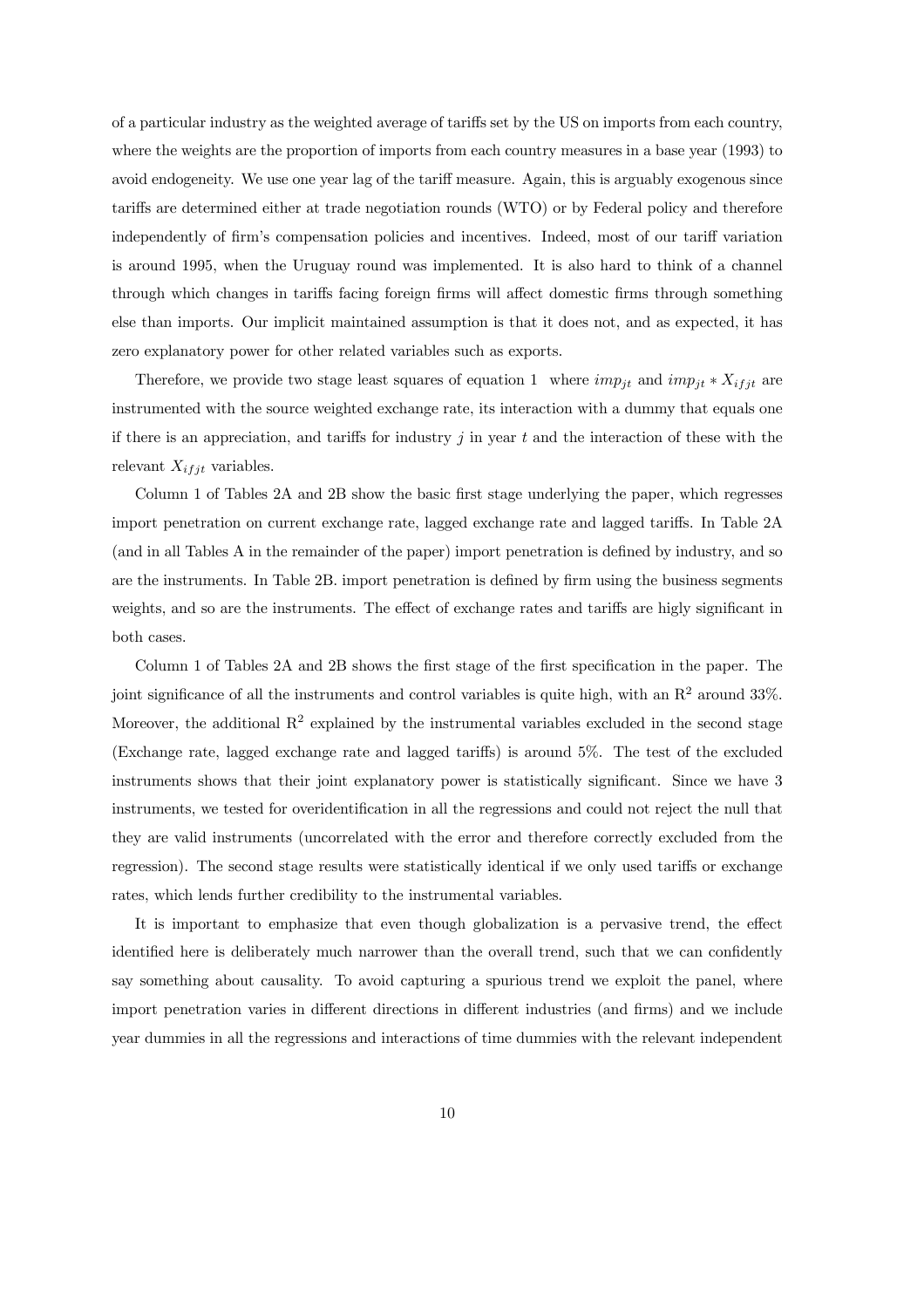variables.<sup>20</sup> Furthermore, the instrumental variables results capture changes in the structure of compensation as a response to unexpected shocks to import penetration, which by their nature are not spurious. Focusing on this narrow channel has the advantage that we know where the variation is coming from and it estimates a clear channel for the effect. The cost of this strategy is that globalization may operate through various other channels such that our results are possibly a lower bound of the overall effect of globalization on compensation structures.

All the tariff and trade information is obtained from the NBER database "US Imports, Exports and Tariff Data, 1989-2001 (NBER 9387)" and the UNCTAD TRAINS dataset.<sup>21</sup> Total production at the industry level is obtained from the Bureau of Economic Analysis Industry Shipments data. Further details of all the variables and their construction can be found in the appendix.

### 4 Results

In what follows, we present results using the industry (in A Tables) and the firm specific (in B Tables) import penetration measures.

### 4.1 Pay Structure

Executive pay consists of a fixed component and a component that is related to performance. As mentioned, in the 80s and 90s, the proportion of the variable component in total pay and the sensitivity of pay to performance increased. Here we assess the effect of foreign competition on this trend.

Total compensation for each executive i in firm f, in industry j, in year t, can be written as  $W_{ifjt} = A_{ifjt} + B_{ifjt}(Perf_{fit}) + d_t + d_j + \eta_i + \epsilon_{ifjt}$ . where  $d_t$  and  $d_j$  are time and industry dummies,  $\eta_i$  are individual fixed effects and  $\epsilon_{ifjt}$  is a white noise. That is, compensation,  $W_{ifjt}$ , contains a fixed component  $A_{ifjt}$  and a variable component  $B_{ifjt}(Perf_{fit})$ , that is a function of firm performance. Both elements can vary across individuals, firms and industries. We specify:

$$
A_{ifjt} = a_0 + a_1 \text{im} p_{fjt} + \sum a_s X_{ifjt}^s \; ; \; B_{fjt} = b_0 + b_1 \text{im} p_{jt} + \sum b_k Z_{ifjt}^k
$$

Where the term  $imp_{fit}$  is a measure of import penetration (we two different measures -industry and firm varying) and the terms  $X_{ifjt}^s$  and  $Z_{ifjt}^k$  are other determinants of the structure of pay. The

 $20$ As explained later on in detail, we also de-mean import penetration at a SIC4 level.

<sup>&</sup>lt;sup>21</sup> See Feenstra et al  $(2002)$  for a detailed description of the construction of each of these variables.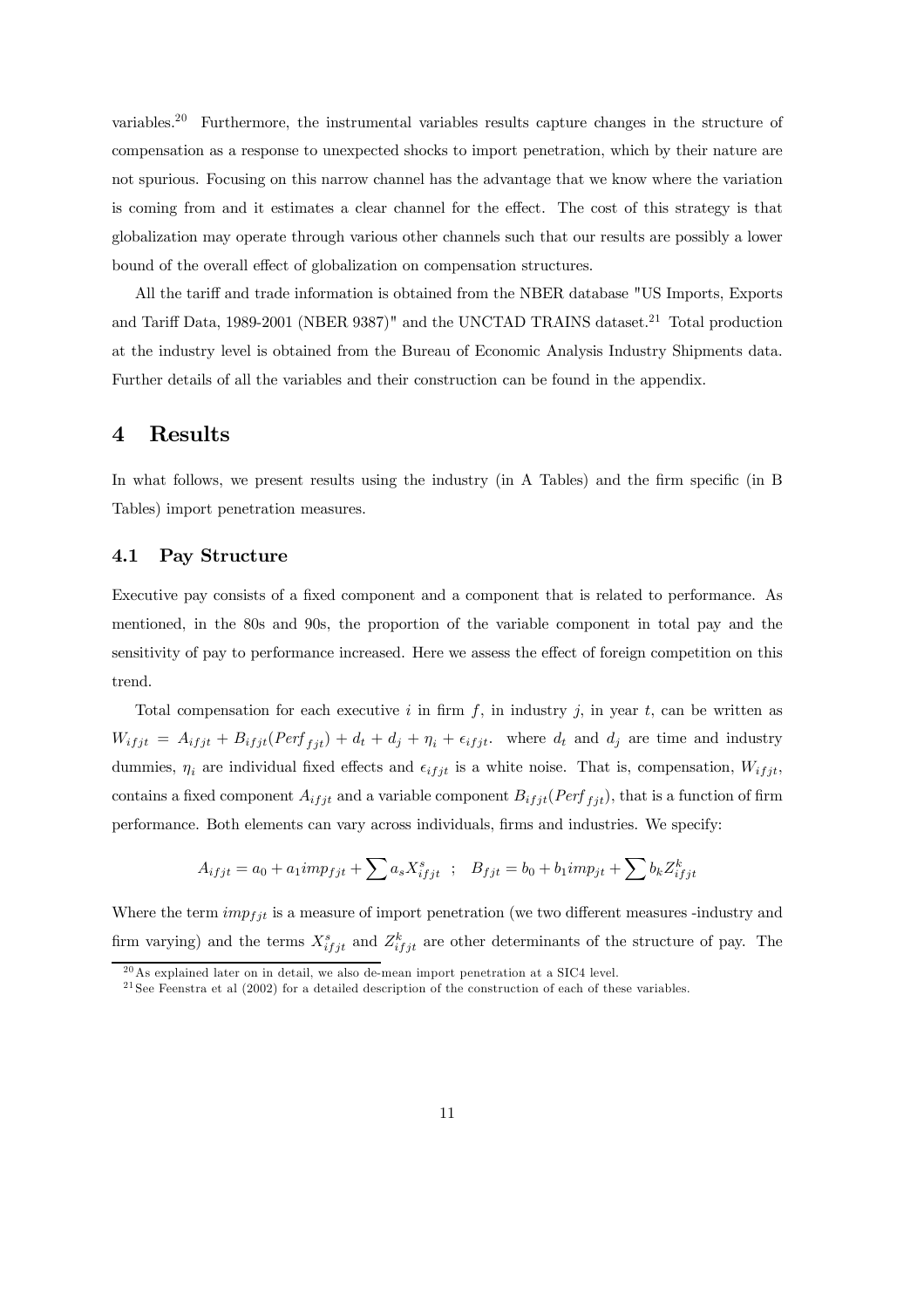reduced form specification that we estimate is therefore:

$$
W_{ifjt} = a_0 + a_1 imp_{fit} + b_0 Perf_{fjt} + b_1 imp_{jt} Perf_{fjt} + \sum a_s X_{ifjt}^s + \sum b_k Z_{ifjt}^k Perf_{fjt} + d_t + d_j + \eta_i + \epsilon_{ifjt}
$$
\n
$$
\tag{2}
$$

The main coefficients of interest are  $a_1$ , that measures the effect of foreign competition on the fixed component of pay, and  $b_1$ , that captures the differential slope of the performance-related-pay agreement with respect to different levels of import penetration. Standard errors are clustered at the firm-year level.

The compensation measure used is the log of total pay and the performance measure is the log of shareholders value<sup>22</sup>, such that the sensitivity estimates can conveniently be interpreted as elasticities.

Foreign competition is measured by the degree of import penetration at the industry (four digit SIC) level and is always demeaned. This transformation guarantees that  $b_1$  does not capture any unobserved cross-sectional differences at a sector level that could be correlated with compensation. This is weighted by firm sales in different segments to obtain the firm specific import penetration. Controls for firm size (logarithm of assets), year dummies, industry dummies and a CEO dummy in the cases we pool all executives<sup>23</sup>, are included in all regressions.

Columns 1 to 7 of table 3 show the OLS estimates of this specification. Increases in import penetration are associated with a lower fixed component of pay and a variable component of pay that is more sensitive to firm performance. Columns 1 to 5 pool all executives while columns 6 and 7 restrict the analysis to company CEOs. Columns 4, 5 and 7 include time variation explicitly in the slope of compensation by interacting time dummies with the performance measure. We define 3 time periods in the sample (1992-1994, 1995-1997 and 1998-2000) and control for the slope changing over these. We also allow for differential slopes across industries (interacting industry dummies with performance).

The effect of import penetration is sizeable. For all executives (column 2) a 1 percent increase in import penetration generates an average drop in fixed pay of 5.3 percent and a 0.71 percent increase in the sensitivity of pay to performance (-6.9 and 1 respectively with firm specific imports in table 3B). For CEOs (column 6), the changes are larger and correspond to a 6.2 percent fall in pay and a 0.9 percent increase in the sensitivity of pay to performance. The magnitudes are very similar (not

 $^{22}$ This specification is similar to the ones in Bertrand and Mullainathan (2001) and Murphy (1986) among others. Given that we estimate a fixed effects specification, it is equivalent to regressing the change in log total pay against the change in shareholders value, as is frequently done in the corporate finace literature.

<sup>&</sup>lt;sup>23</sup> Unfortunately, there is only limited biographical information about the executives in the data. Data items such as gender, age or tenure are only available for a subset of individuals. The fixed effect regression will capture gender, education and other time invariant characteristics, but there is little we can do about the time varying like tenure.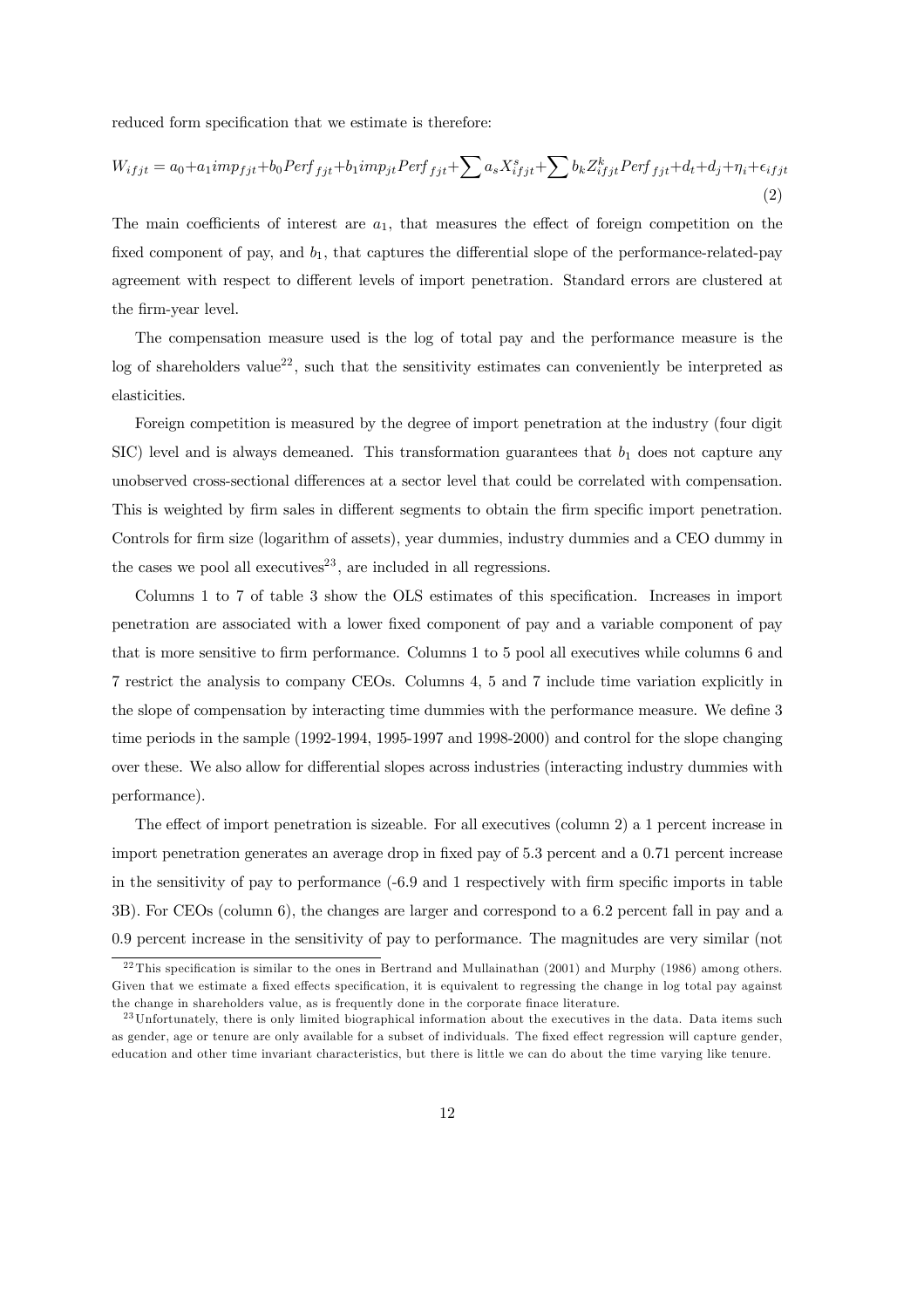statistically different) when we look at stayers (by including firm specific individual fixed effects, in column 3) or if we saturate with time trends (column 4). Wehn comparing 3A and B, we tend to find that the effect on the slope is larger when using the firms specific import measure, alsthough in general the results are very similar, which indicates the results are robust to the choice of import penetration measure.

As for the magnitude of the effects, a one standard deviation (0.02) change in import penetration would imply a decrease in fixed pay of 0.10 to 0.14 percent and a 0.015 to 0.02 percent increase in the sensitivity of pay to performance. This is not negligible, given that the sensitivity of pay to performance is around 0.22.

With these estimates, one can assess what happens to overall compensation for an executive in a firm with average performance (6.9). A given increase in import penetration lowers the fixed component of pay by a factor of 6.1and increases the variable component by a factor of 6.07 (this is 0.88 times 6.9), such that total compensation does not change much,or falls slightly for the average executive, although its composition does. For the CEO sample, average performance is 7.1 such that fixed pay falls by a factor of 9.6 while variable pay increases by a factor of 9.9 for a given increase in import penetration, suggesting that overall pay increases for this group. This is only preliminary evidence of differential patterns, section 4.2 analyzes in more detail what happens to total compensation of the different layers of executives.

Next, since potential endogeneity is always a concern in these regressions, either because different pay structures lead to management strategies that may preempt foreign competition or because both may be co-determined by some omitted variable, we provide instrumental variable results in tables 4A and B. The instruments are the weighted real exchange rate of the dollar (current and lagged) and the lagged tariff. These are industry (4A) or firm specific(4B).

The effect of a 1 standard deviation change in import penetration coming from changes in the exchange rate and tariffs is to reduce the intercept by 0.4 to 0.5 and increase the slope of contracts by 0.04 to 0.06 percentage points. The results are virtually identical for all executives (columns 1 and 3), for CEOs (columns 2 and 4) and in the saturated model (columns 3 and 4). These are larger than the OLS results, which is what we would expect given that all the sources of bias mentioned would tend to attenuate the coefficient. The mean log compensation is 6.7 and the slope sensitivity is 0.22, so these correspond to around a  $6\%$  fall in fixed pay and a  $20\%$  increase in the slope of pay to performance, which are non negligible magnitudes. The IV results are also very similar across import penetration measures.

This is an important result: when firms face additional foreign competition, their pay structure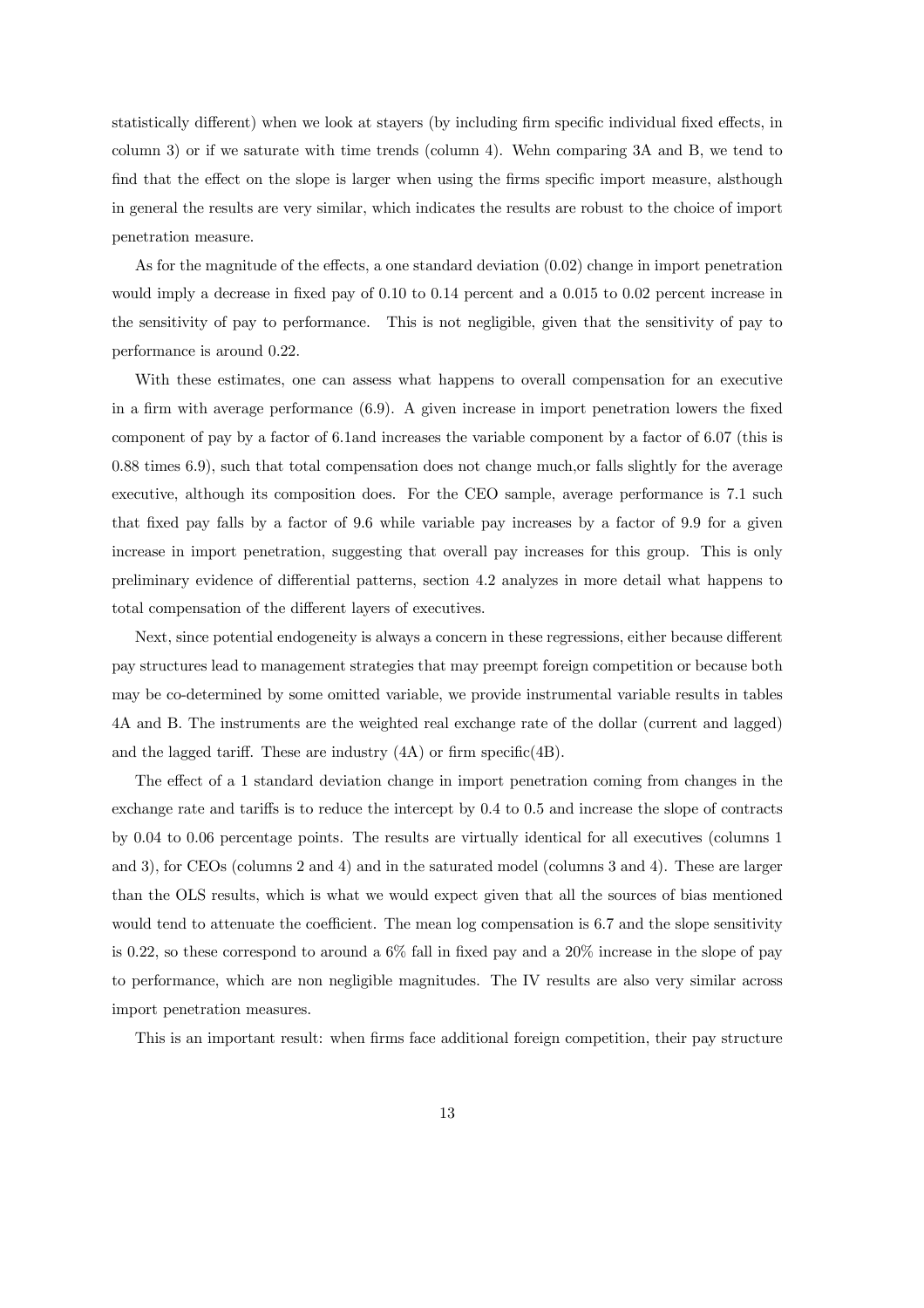shifts towards more performance related pay and less fixed pay. That is, competition leads firms to shift the components of pay in a way that should induce executives to increase firm performance, and the use of instrumental variables allows us to identify that the causality of this effect goes from foreign competition to pay and not the other way around.

To have a sense of the contribution of import penetration to the overall changes in executive compensation and to the increase in performance pay sensitivities, one can compare columns 4 and 5 of table 3. Column 5 is the same as column 4, leaving out the import penetration variables. The coefficients on the time dummies (three time periods), and their interaction with performance show the average changes to the structure of compensation over the sample period. They suggest that the fixed part of compensation increased by 0.17 and the slope increased by 0.05. Once we control for the import penetration measure (column 4), we find that fixed pay increased by 0.25 and pay sensitivity by 0.04. That is, imports seem to explain a substantial part of the increase in sensitivities over the 1990s (20 percent of the increase) and therefore may be thought of as an important contributor to the overall trend. On the other hand, imports, and their negative effect on the fixed component of pay, tended to dampen the trend towards increasing fixed pay that characterizes the period. Even though the standard errors around these estimates are large (especially for fixed pay), they gives us an idea sense of the total contribution of import penetration to changes in the structure of compensation. Overall, it seems to explain part of the increase in performance-pay sensitivities and in the proportion of incentive pay in executive contracts.<sup>24</sup>

### 4.2 Promotion and Wage ladders

Just as the incentives of executives to exert effort and act in the interest of owners can be provided by tying pay to performance, the expectation of a promotion after good performance and its associated wage increase can be used as an incentive device. Similarly, the expectation of a potential demotion or firing after poor performance may play the same role. In this section we analyze how the wage ladder -the wage differentials between executives within a firm- evolves with foreign competition. This can be seen as a measure of the expected premium associated with a promotion.<sup>25</sup>

This section evaluates changes in pay differentials between the different executives of the firm.

<sup>2 4</sup>We also contrasted the robustness of the results to the inclusion of a number of mechanisms, none of which altered our results. Allowing for relative perfomace evaluation, looking at firms with different leverage or different levels of anti-takeover protection yielded no significant differences. Those results are available upon request.

<sup>&</sup>lt;sup>25</sup>We investigated whether higher foreign competition lead to changes in the probability of a promotion/demotion by studiing internal rank mobility. Our regressions related the effect on foreign competition on probability for an executive of changing the rank within the firm. We found no significant effects, suggesting that the probability did not change and therefore all the cnage in incentives comes form changes in the level of compensation associated to each leavel in the hierarchy, not to changes in promotion probabilities.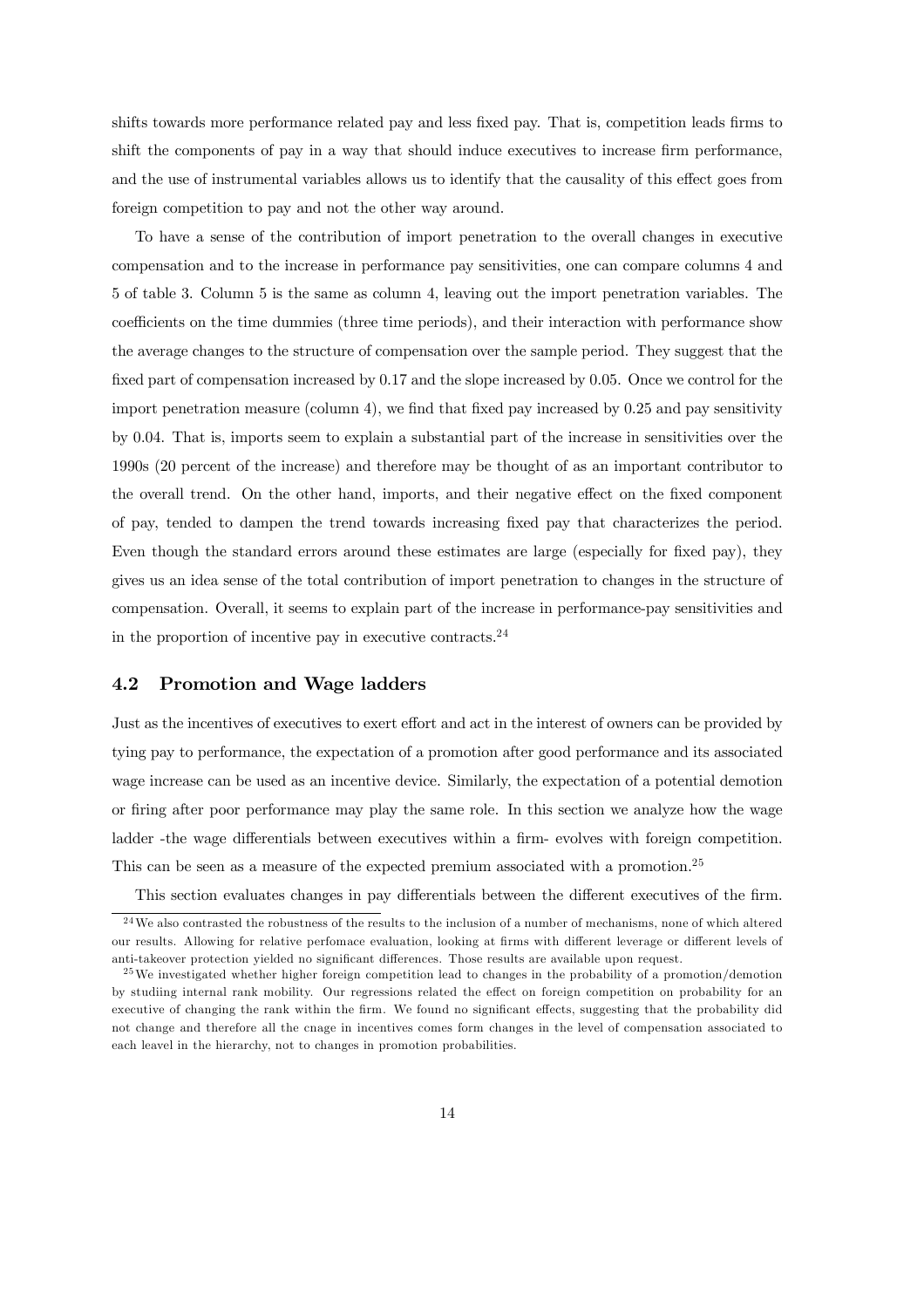The idea is to measure whether, as foreign competition increases, executives can expect a higher wage increase from moving up in the firm compensation hierarchy (be it through a promotion or through a wage increase). To measure these changes in the promotion ladder, we rank each executive according to total pay within the firm in a given year.<sup>26</sup> We construct five dummy variables  $h_k$  with  $k \in \{1, 2, ..., 5\}$  where  $h_1$  takes value 1 if the executive is the highest paid executive in the firm on a given year and zero otherwise,  $h_2$  takes value 1 if the executive is the second highest paid executive in the firm on that year and so on up to  $h_5$ . We then run regressions with the following specification.

$$
W_{ifjt} = a_0 + \sum_{k=2}^{5} \beta_k h_k + \sum_{k=2}^{5} \theta_k h_k imp_{fjt} + \sum b_s X_{ifjt}^s + d_t + d_j + \eta_i + \epsilon_{ifjt}
$$
(3)

Where  $imp_{jt}$  is import penetration,  $X_{ifjt}^s$  are control variables and the rest of variables are as in Section 4.1. The coefficients  $\beta_k$  represent the average wage differential throughout the whole period between the different levels of executives. Given that the pay measure is in logs, these differentials should be interpreted as ratios between the total pay of different executives, and therefore are not capturing the fact that pay increased during the period for all executives. The coefficients of interest are  $\theta_k$ , that measure the change in these differentials with competition. If the difference in pay between executives increases with  $imp_{fit}$ , we would expect to find that  $\beta_k$  increases in k (in absolute value), indicating that the wage differentials are more acute with foreign competition, conditional on controls and unobserved heterogeneity. Notice that the inclusion of individual fixed effects in these regressions implies that the estimated differences between pay levels  $\beta_k$  are not due to different abilities of executives in the hierarchy. That is, if the highest paid worker  $(k = 1)$ receives a higher wage than the rest (reflected by  $\beta_k < 0$ ) it is not because they are the most talented individuals, since unobserved ability, that we can think of as 'talent', is accounted for in the fixed effect. We present and discuss results with and without fixed effects. Section 4.4 exploits what the individual fixed effects can tell us about the 'talent' of the executives that firms hire, and how this changes with competition.

Table 5 shows the results of this specification. We use as dependent variable both the log of total compensation and the log of salary plus bonus since the latter may be a better measure of the promotion structure. The omitted category is always the highest paid executive. A comparison of column 1 (that omits individual fixed effects) and column 3 (that includes them) shows that CEO pay increases in import penetration if we do not include individual fixed effects, suggesting that the increase in pay for that group is correlated with the unobserved component of pay, which we can interpret as talent or general human capital. What this says indirectly is that the increase in CEO

<sup>&</sup>lt;sup>26</sup>Our data do not allow us to accurately identify whether differences across executives in pay are also linked to differences in job title. That is why our measure of 'hierarchy' reflects pay hierarchy exclusively.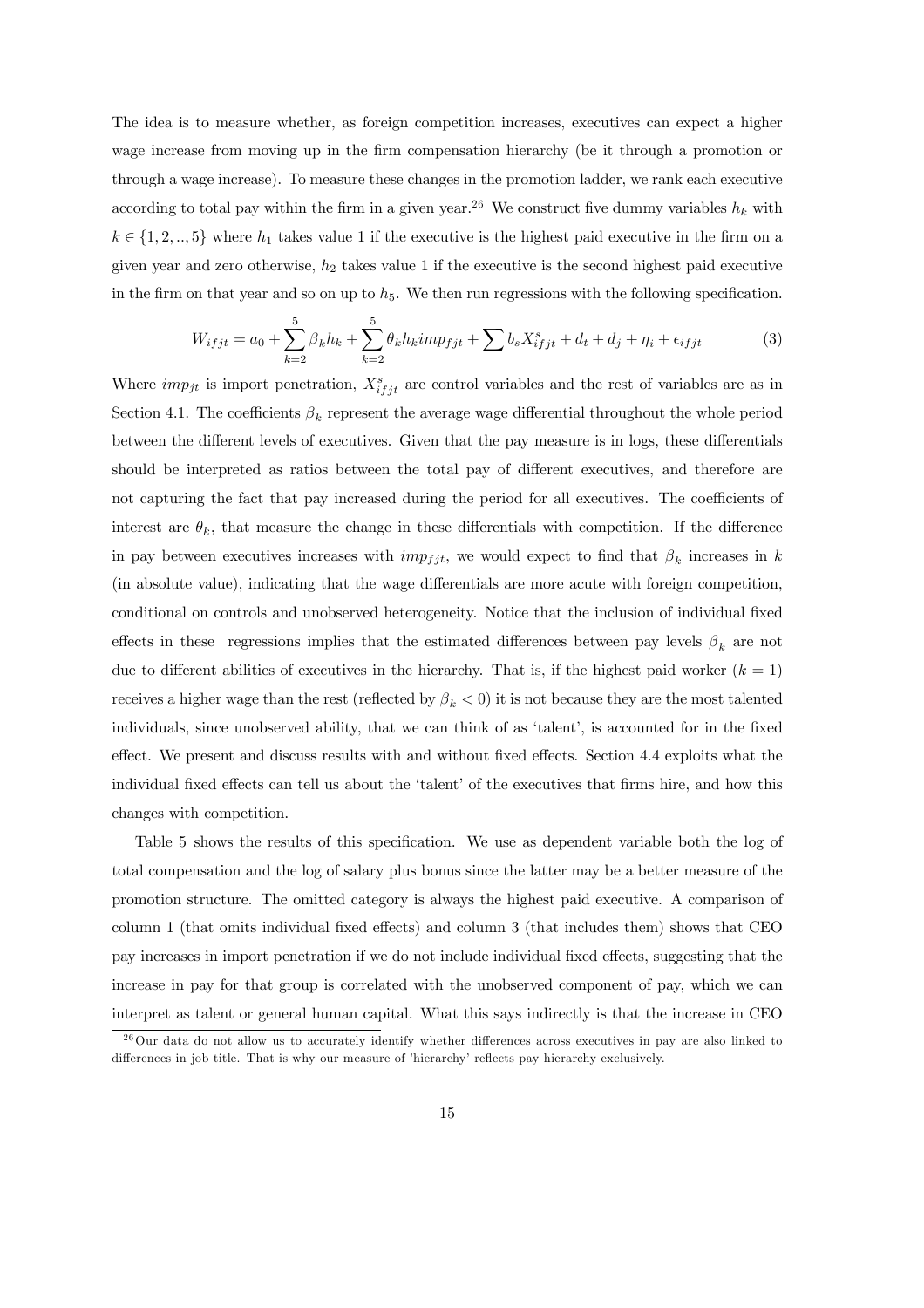pay can be a result of firms in more competitive industries hiring more skilled/talented CEOs in those industries. This is consistent with and illustrates Frydman (2005) and Murphy et al. (2004), where the increase in demand for talent would come from increased product market competition.

A comparison of columns 1 and 2 also shows that the wage ladder is less steep when one controls for individual unobserved heterogeneity (comparing columns 1 to 3 and 2 to 4 shows that the the total pay difference between the highest and the fifth highest paid executive is reduced when controlling for unobserved heterogeneity). This indicates that one of the reasons for existing wage differentials among executives is given by different levels in the hierarchy being occupied by workers with different ability levels. However, ability or talent, is only part of the explanation since columns 3 and 4 still gives significant and sizable differences between the different levels. Therefore 'advancing in the pay hierarchy' is associated with a wage increase and therefore provides incentives (so long as promotion is tied to performance). The IV results yield similar results.

Regarding the effect of import penetration, the results on  $\theta_2$  to  $\theta_5$  show the effect of imports on the differential between the executive layers. They are negative and increasing in absolute value with respect to the import penetration measure. As import penetration increases (competition increases) the wage schedule becomes broader, with the highest paid executive earning proportionally more than the second highest paid executive and so on for all 5 categories.

The effect is again sizeable: one standard deviation increase in foreign competition generates an additional wage differential between the highest and the fifth highest paid executives of 5 percent (in salary plus bonus) or 3.6 percent (in total compensation), even after controlling for ability (columns 3 and 4).

Again, since the estimated  $\theta_2$  to  $\theta_5$  are net of all characteristics that are controlled for in  $X_{ifjt}$ , as well as individual unobserved heterogeneity, they should not be driven by the fact that individuals with different ability occupy different positions but with how much the firm pays for that position.

To assess the effect of unexpected changes in foreign competition we use instrumental variables as before. The estimated effects on promotion ladders displays the same pattern as in the OLS regressions, but the effect is larger throughout, although not significantly different in statistical terms.

Overall, the results in Table 5 show that when foreign competition increases, the returns of a promotion are higher. This is consistent with the results of the previous section in the sense that firms seem to be reacting to increases in foreign competition by increasing the provision of incentives within the firm.

Table 5 also sheds light on the effect on total pay for these executives. In columns 1 to 4, the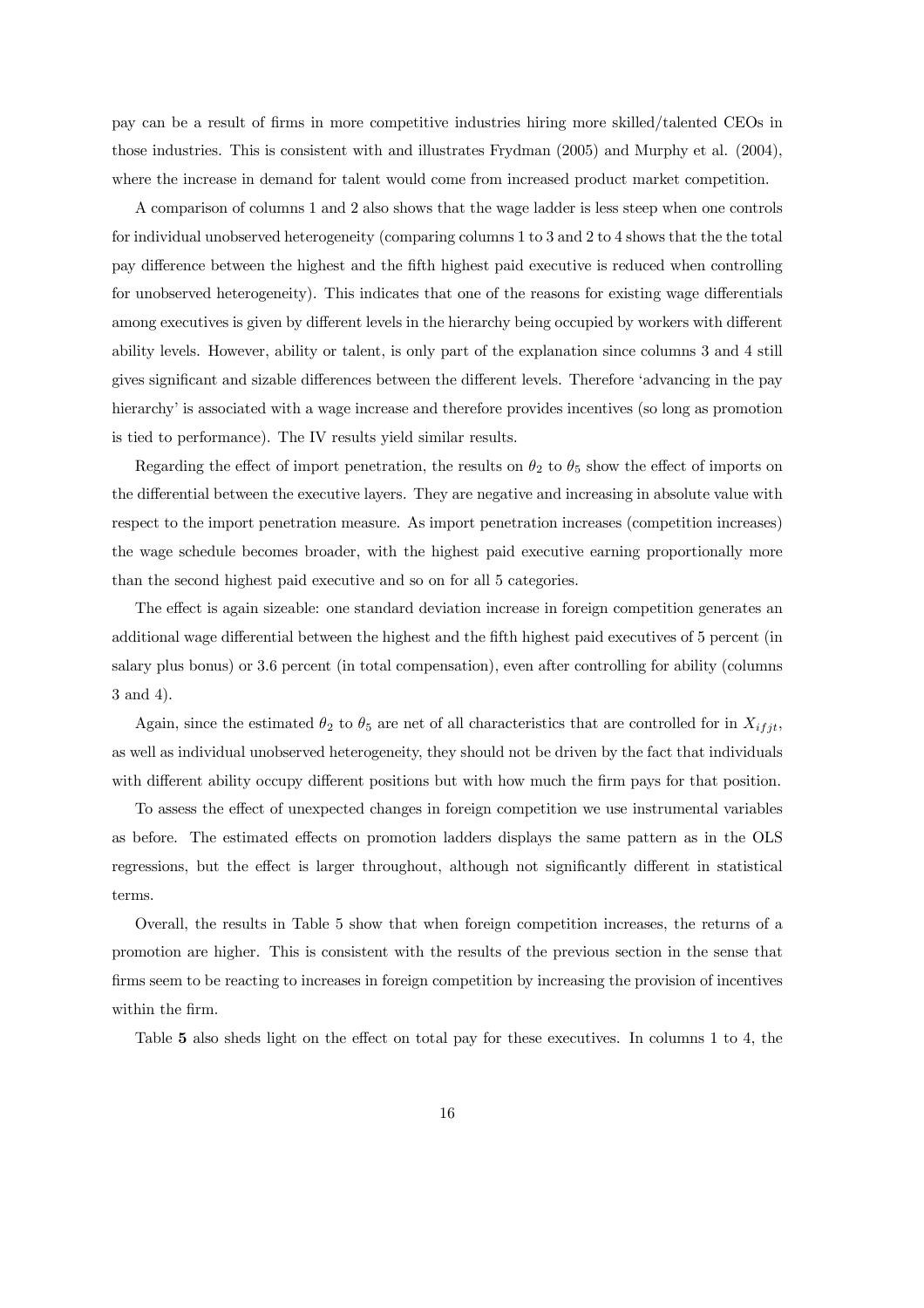coefficient on the executive dummies and their interaction with competition is negative, while the coefficient associated to import penetration is positive and has an absolute value that is generally higher than the value of most coefficients of the different layers. Thus, in columns 1 to 4 it seems that total pay goes up, especially for executives at the top, with the fifth executive remaining generally unchanged or seeing pay decline.

In sum, these results indicate that the ratio between the total pay of an executive and the total pay of the next lower paid executive grows with foreign competition. However this increase in the span of executive salaries does not translate into a generalized increase in pay levels. Note that this complements the results in Revenga (1992), Abowd and Lemieux (1992) and Abowd and Allain (1996) who analyze workers and find a negative effect on total pay of increasing foreign competition. We find that compensation actually may increase for the very top executives, but this partly is a result of a firms hiring more skilled workers, and total compensation falls more, the lower in the hierarchy the executive is.

#### 4.3 Talent

The previous section suggested that changes in wage differentials were partly due to firms hiring workers with differnt abilities, with different talent. Marin and Verdier (2003a and 2003b) argue that increased globalization and international trade lead firms to demand more talent -to a 'war for talent'- as the market becomes more competitive and to the extent that talent is in limited supply. Here we evaluate empirically whether as import penetration increases, firms tend to attract more or less talented CEOs and executives. Of course, we cannot see how the 'demand' changes, but only what the realization of talent in the firm is.

Finding good measures of executive talent is not straightforward, however, a fairly good proxy for ability can be derived from the fixed effect regressions. The individual fixed effect in a panel regression captures any fixed unobserved component that is not explicitly controlled for and that determines wages in an additive way. Compensation is determined by a set of observables (like performance, firm size, industry etc.) and an unobserved fixed component that the individual 'takes' with him from one firm to another. In the labor literature, this is 'unobserved ability'. We call this ability or talent interchangeably.

We first model compensation as:

$$
W_{ifjt} = \alpha + \beta_1 imp_{fit} + \sum_{k=1}^{5} \beta_2^k h_k + \beta_3 \ln assets_{fjt} + d_t + d_j + \eta_i + \epsilon_{ifjt}
$$
\n
$$
\tag{4}
$$

Where variables are defined as above. In particular  $h_k$  are dummies indicating the level  $(k)$  in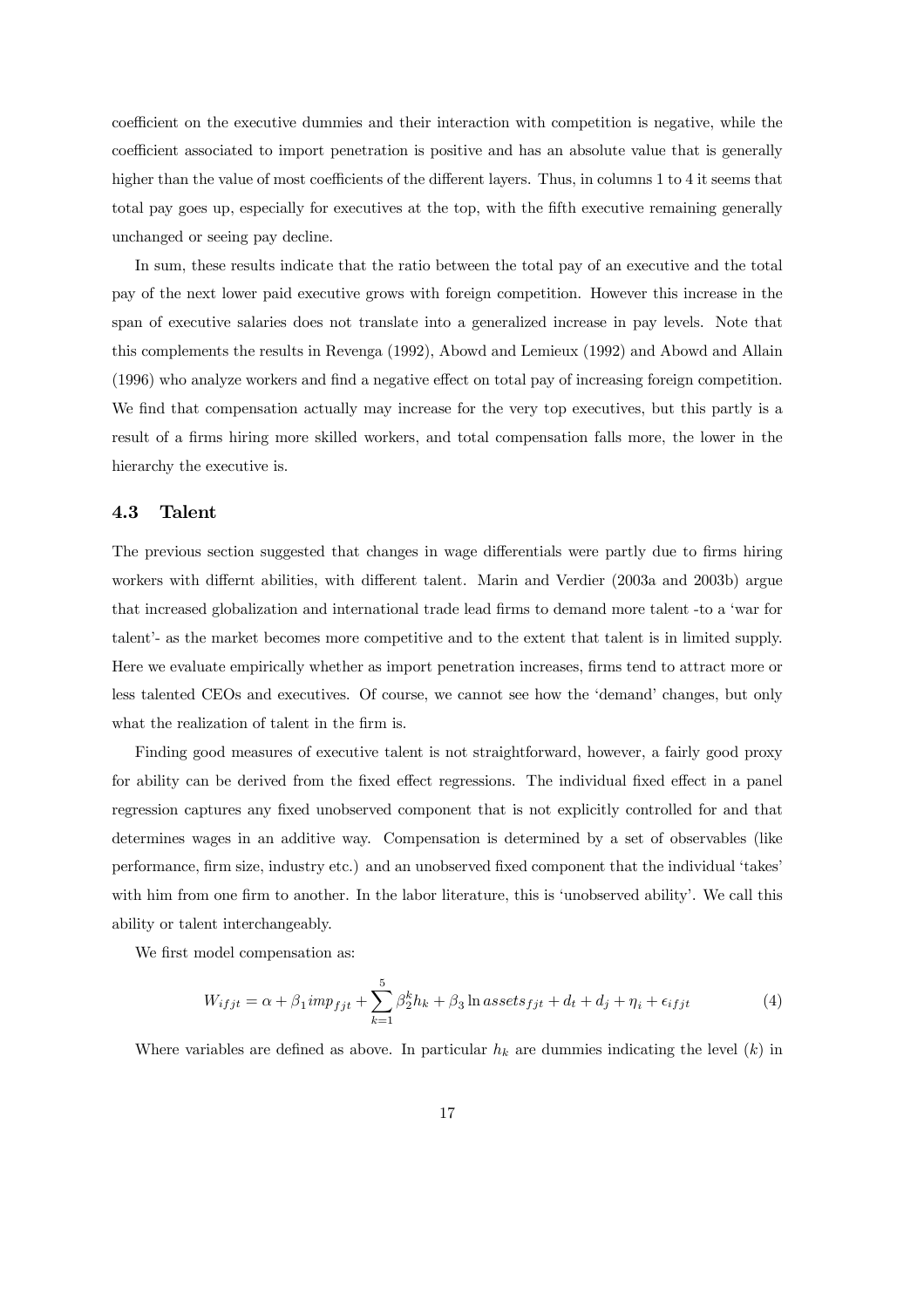the hierarchy occupied by the worker. From this we estimate an individual fixed effect  $\hat{\eta_i}$ . The fixed effects are estimated on the full Execucomp sample, not just on the restricted sample for which we have trade information.

Notice that this estimate does not include the fact that wages may be higher because of higher import penetration, nor the fact that workers receive different wages at different levels in the hierarchy  $(h_k)$  because of incentive effects, nor firm size effects, nor any aggregate trend in wages, or cross-industry differences in wages. The estimate  $\hat{\eta}_i$  is net of all those effects. However it will include things such as innate talent, ability and education (not explicitly controlled for and arguably constant over time for executives). Studying  $\hat{\eta}_i$  shows what type of workers firms higher over time. For instance, over time, the  $\hat{\eta}_i$  associated to the the highest paid worker of a given firm (the talent of that executive) will change when he is replaced. So we can define  $\hat{\eta}_{ift}^{1}$  as the fixed effect estimated for the highest paid worker of firm  $f$  at time  $t$ . Similarly, one can define  $\hat{\eta}_{if}^{k}$  as the talent of each of the  $k$  executives in the firm's hierarchy. Thus, for each  $k$  we estimate:

$$
\hat{\eta}_{ift}^{k} = \lambda + \gamma imp_{fit} + d_t + \phi_f + u_{ifjt}
$$
\n<sup>(5)</sup>

where  $\phi_f$  are firm fixed effects. Here, the identification comes from firms who replace their  $k^{th}$ executive: from the change in talent from one executive to his successor. We also include time dummies  $d_t$  to account for the fact that the ability in the sample may have been changing over time across all firms and to avoid a confounding effect of this on the 'talent' effect from  $imp_{it}$ .

Table 6 presents the results of the Talent regressions. Columns 1 and 2 (IV) restrict the analysis to the company CEO and yield no significant results.

We next look at the distribution of talent within the firm. In columns 3 and 4 we estimate jointly the evolution of talent at each level of the hierarchy. For this purpose we estimate the following specification:

$$
\widehat{\eta_{ikft}} = \lambda + \gamma imp_{fjt} + \sum_{k=1}^5 \beta^k h_k + d_t + \phi_f + u_{ifjt}
$$

The results indicate that the increase in talent from foreign competition is highest at the top of the hierarchy, and when one gets to the fifth executive it is actually zero or negative. This is consistent with the predictions of the model in Marin and Verdier (2003) and suggest that there may be a 'war for talent' playing out when markets are more globalized.

#### 4.4 Job Mobility: Turnover

Next we explore whether the probability of an executive exiting the firm is affected by foreign competition. Since we have a panel of executives and observe them while they are in the firm, we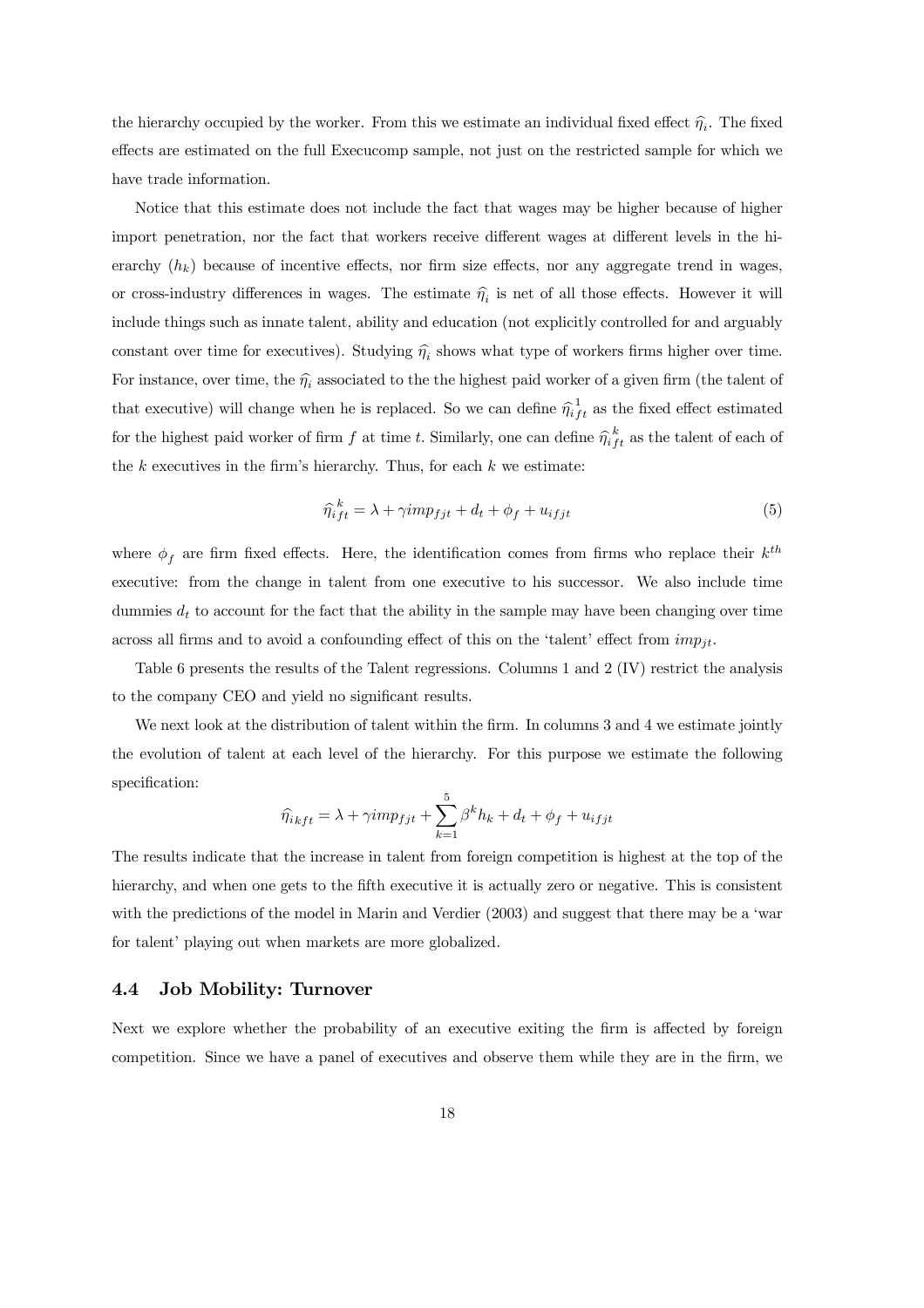can use survival analysis methods to analyze the effect of foreign competition on the probability of turnover. Using this type of estimation method is important because the probability that an individual exits the firm in a given period is not independent of how long he has been in the firm. Therefore we want to model the underlying time-dependence (captured by the baseline hazard) and assess how foreign competition alters that probability.

Executives may exit the firm either because they are fired, hired by a rival firm or they retire. The motivations behind each of these are clearly different. Unfortunately, Execucomp data are not well suited for a detailed analysis of this question because, even though it contains a variable that reports the reasons why an executive leaves the firm, this information is not very reliable. First, the set of reasons listed is not exhaustive (in particular no executive reports a firing); second, for most executives no reason is reported; and finally, the incentives to misreport the true motives are strong given that Execucomp is effectively a non-anonymous dataset.

Therefore, we are left with an indicator for exit from the firm, that groups all of these reasons together and estimate whether job turnover in general changes with foreign competition. However, we know from Huson et al. (2001) that since the 1970s the hiring of outside CEOs and forced CEO succession increased. An increase in the probability of either voluntary departures (through external promotion) or involuntary ones (through forced retirement or firing) should in principle increase the incentives of the executive to exert effort and increase the performance of the firm.

A second, more important limitation, concerns the available information on entry. Execucomp only reports the date when the executive effectively entered the firm for a subset of observations.

This poses two problems. First, for a large number of observations we do not know when the individual entered the firm, and therefore we do not know exactly when these observations started being 'at risk' of exiting. We just observe when the individual became one of the top 5 executives while the firm is in the sample. This left censoring leads us to drop those observations. Second, even for those who report an entry date, we only observe individuals that 'survived' until the moment they are in the sample. All those executives that entered and exited the firm before the firm entered the sample are not observed (as well as those who never made it to the top 5). Therefore, longer durations are more likely in the sample, and this may be a source of selection bias. We deal with this type of 'left truncation' in the estimation.

Finally, note that the data used are discrete (firms only report yearly information) and that we do not know the exact day of entry or exit of the executive. This leads us to use a discrete duration model in the estimation.

Given the limitations of the data, we use a very descriptive approach and plot Kaplan-Meier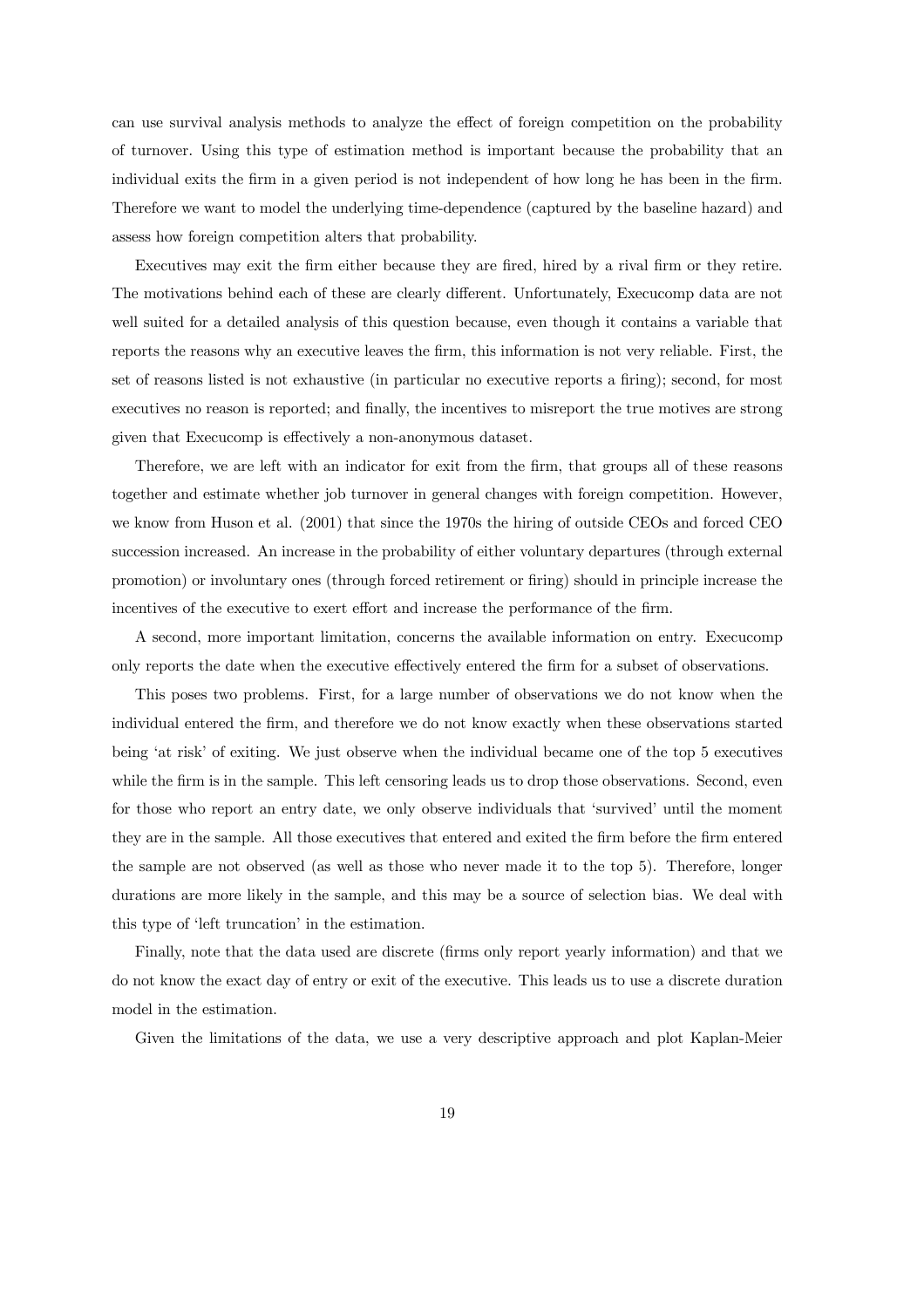survival functions to see whether firms in sectors with high foreign competition display different turnover patterns. Since we need entry dates to do this, we restrict the sample to individuals that report their date of entry to the firm. Figure 2 shows the Kaplan-Meier function for the whole sample: the probability of survival falls (the probability of exit from the firm increases) over the duration of employment.

Then, we classify individuals according to whether they are in industries with above or below average levels of foreign competition.<sup>27</sup> This is shown in figures 3 and 4. The vertical axis represents the probability of staying in the same firm after a given number of years (represented in the horizontal axis). Both figures indicate that individuals in sectors with high foreign competition (above average import penetration) are more likely to exit the firm -less likely to survive, their Kaplan Meier survival function drops faster. Therefore turnover (exit from the firm) seems to be higher in high foreign competition industries.

However, when we divide the sample according to the predicted import penetration using instrumental variables (Figure 4), the results are quite different, showing a virtually identical survival pattern for both high and low predicted import penetration groups. Overall, the results show a strong relationship between high competition, however the unexpected part of the changes in competition does not seem to be causing the result. A possible explanation for this effect is that firms decide to change their CEOs when they expect increases in competition, but are reluctant to do so once competition has already increased and the firm is under stress. This question may require further analysis.

Huson et al. (2001) find that hiring of outside CEOs and forced CEO succession increased between 1971 and 1994, but that the relationship between these and firm performance did not change much in the period. This is consistent with our story and results, i.e. with a situation where firms want to provide more incentives to their workers, because the extent of competition they face is larger, but this is independent of firm performance. Our results support a causal explanation for why this may have been the case: a higher intensity of foreign competition leads to higher turnover rates. This points once more in the direction of higher incentives for executives to increase firm performance whenever foreign competition is high.

 $27$  We define them relative to the industry average. Graphs using the deviation with respect to the overall (economy wide) import penetration average were qualitatively similar, however, to avoid identifying the results out of the cross-sectional variation in imports, we favored the industry specific average.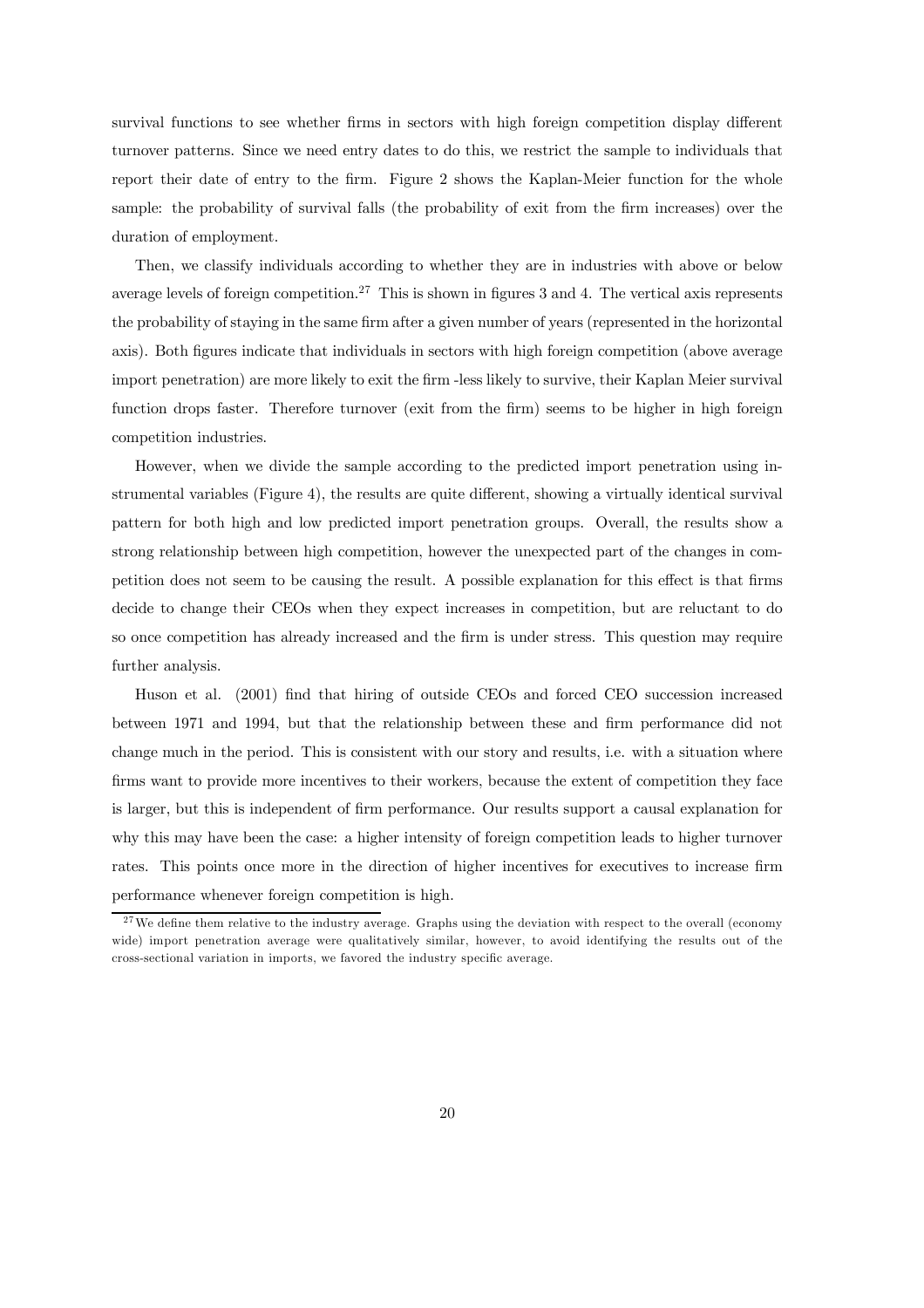### 5 Conclusions

In this paper we identify the effects of foreign competition on different aspects of executive pay and the provision of incentives within the firm. Eliciting the empirical interaction between competition and the provision of incentives is particularly important as the existing theoretical predictions are largely ambiguous.

Our results show that increases in foreign competition are associated with lower levels of fixed pay and a higher sensitivity of performance-related pay. Furthermore, and unlike in the literature relative to foreign competition and general wages, we do not find a decrease in total pay associated to more competition. Instead we observe that the wage ladder of the firm becomes broader with more competition, that is, the highest paid executives in the firm tend to earn proportionally more when competition is high, while the lower layers of executives earn less as competition increases. All of these results indicate that the incentives that the firm provides to executives to improve the performance of the firm increase with foreign competition.

Moreover we also find some evidence that the probability of exiting the firm (either through an external promotion, because the executive gets fired or due to any other motive) increases with foreign competition, this is likely to induce executives to work harder, particularly when seen in connection with the increased span of wage schedules. However this last effect seems to be related only to expected competition changes.

Finally we show that higher foreign competition leads to a higher demand for talent, at least for the very top layers of the firm hierarchy.

### References

- [1] Abowd, John M.; Tomas Lemieux (1993) 'The effects of product market competition on collective bargaining agreements: the case of foreign Competition in Canada' Quarterly Journal of Economics, vol 108, 4, Pages: 983-1014
- [2] Abowd John M, Laurence Allain (1996) 'Compensation Structure and Product Market Competition 'Annales d'Economie et de Statistique, 41/42 (January/June) pages 207-218.
- [3] Aggarwal, Rajesh K.; Andrew A. Samwick; (1999) Executive Compensation, Strategic Competition, and Relative Performance Evaluation: Theory and Evidence; Journal of Finance, December, v. 54, iss. 6, 1999-2043
- [4] Antras, Pol; Garican, Luis; Rossi-Hansberg, Esteban (2006) 'Offshoring in a Knowledge Economy' Quarterly Journal of Economics, February
- [5] Baldwin, Richard (1988). 'Hyteresis in Import Prices: The Beachhead Effect,' American Economic Review, Vol. 78 (4) pp. 773-85.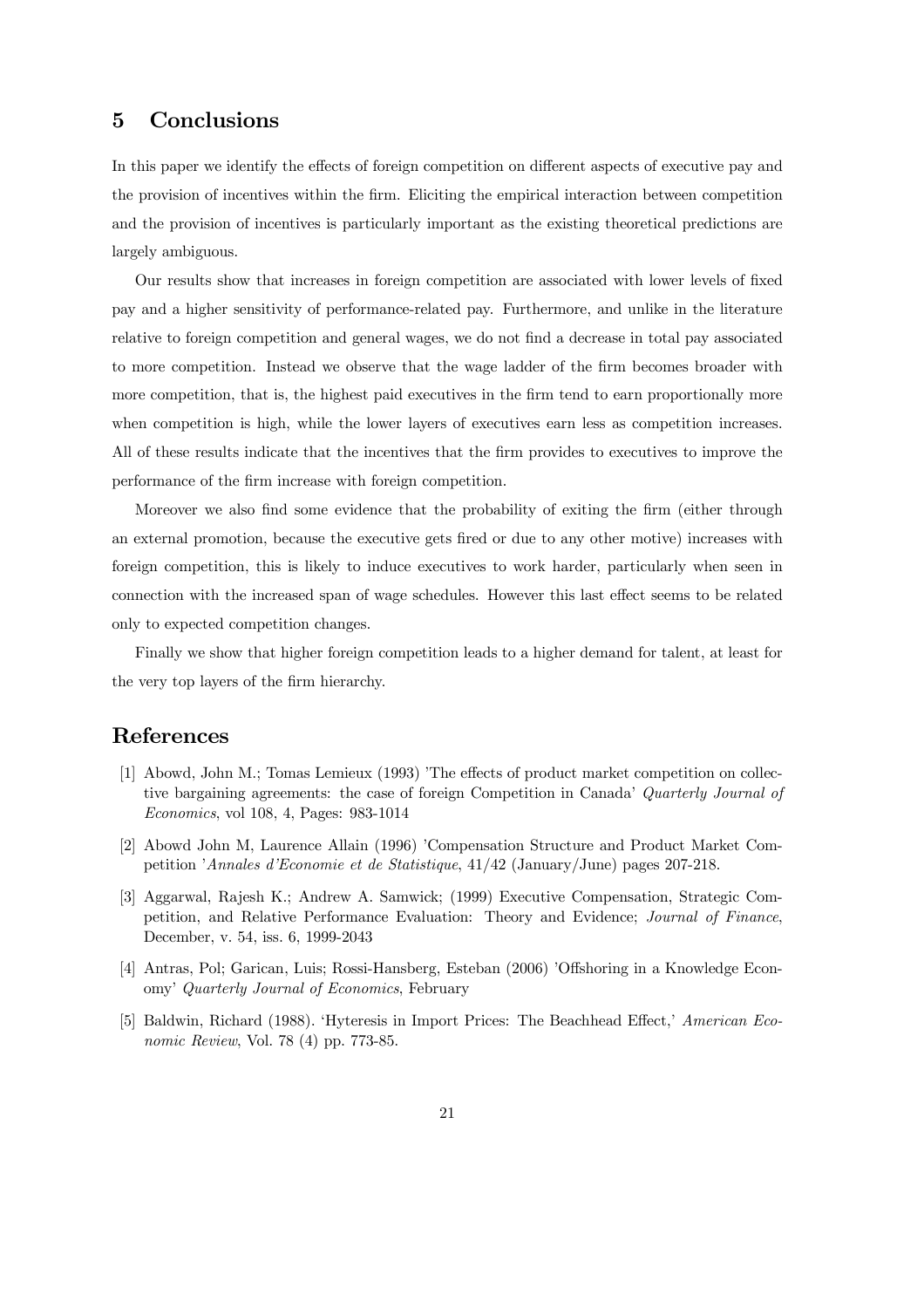- [6] Baldwin, Richard and Paul Krugman (1989) 'Persistent Trade Effects of Large Exchange Rate Shocks,' The Quarterly Journal of Economics Vol. 104. No. 4 (Nov) pp. 635-654.
- [7] Bertrand, Marianne (2004) 'From the Invisible Handshake to the Invisible Hand? How Import Competition Changes the Employment Relationship' Journal of Labor Economics, volume 22, page 723
- [8] Bertrand, Marianne; Mullainathan, Sendhil (2001) 'Are CEOs Rewarded for Luck? The Ones Without Principals Are', The Quarterly Journal of Economics, 116(3), August 901-32
- [9] Cuñat, Vicente; Guadalupe, Maria (2004), Executive Compensation and Competition in the Banking and Financial Sectors, CEPR Discussion Papers 4425.
- [10] Cuñat, Vicente; Guadalupe, Maria (2005), How Does Product Market Competition Shape Incentive Contracts?, Journal of the European Economic Association Vol 3, 5.
- [11] Dixit, Avinash (1989). 'Hysteresis, Import Penetration, and Exchange Rate Pass-Through,' Quarterly Journal of Economics, Vol.104, No.2 (May). pp. 205-28.
- [12] Feenstra, Robert C., Romalis, John; Schott, Peter K. (2002) 'US Imports, Exports and Tariff Data, 1989-2001' NBER Working Papers No. w9387
- [13] Frydman, Carola (2005) 'Rising Through the Ranks. The Evolution of the Market for Corporate Executives, 1936-2003', Harvard mimeo
- [14] Galdon-Sanchez, Jose E. ; Schmitz, James A. (2002), 'Competitive Pressure and Labor Productivity: World Iron-Ore Markets in the 1980s,' American Economic Review, Vol. 92 (4) pp. 1222-1235.
- [15] Gibbons, Robert (2005) 'Incentives Between Firms (and Within)' Management Science, Volume 51, Number.1 pp.2-17.
- [16] Gibbons, Robert; Waldman, Michael (1999) 'Careers in Organizations: Theory and Evidence' in Handbook of Labor Economics, Vol. 3, O. Ashenfelter and D. Card, eds.(Amsterdam, The Netherlands: North-Holland,), pp. 2373—2437.
- [17] Guadalupe, Maria (2004) 'Product Market Competition, Returns to Skill and Wage Inequality' CEPR Discussion Paper, June, 4434.
- [18] Hart, Oliver (1982) The Market Mechanism as an Incentive Scheme, Bell Journal of Economics 74 , 366-682
- [19] Hermalin, Benjamin E. (1992) 'The Effects of Competition on Executive Behavior' RAND Journal of Economics, The RAND Corporation, vol. 23(3), pp. 350-365.
- [20] Huson, Mark R., Robert Parrino and Laura T. Starks. 2001. ;Internal Monitoring Mechanisms and CEO Turnover: A Long-Term Perspective' Journal of Finance Vol.56 pp.2265-2297.
- [21] Katz, Lawrence F.; Autor, David H (1999), 'Changes in the Wage Structure and Earnings Inequality' Handbook of Labor Economics, vol. 3A, O. Ashenfelter and D. Card, eds., North-Holland, 1999, 1463-1555.
- [22] Lemieux, Thomas; Manleod, Bentley W.; Parent, Daniel (2005) 'Bonus Pay and Wage Inequality', mimeo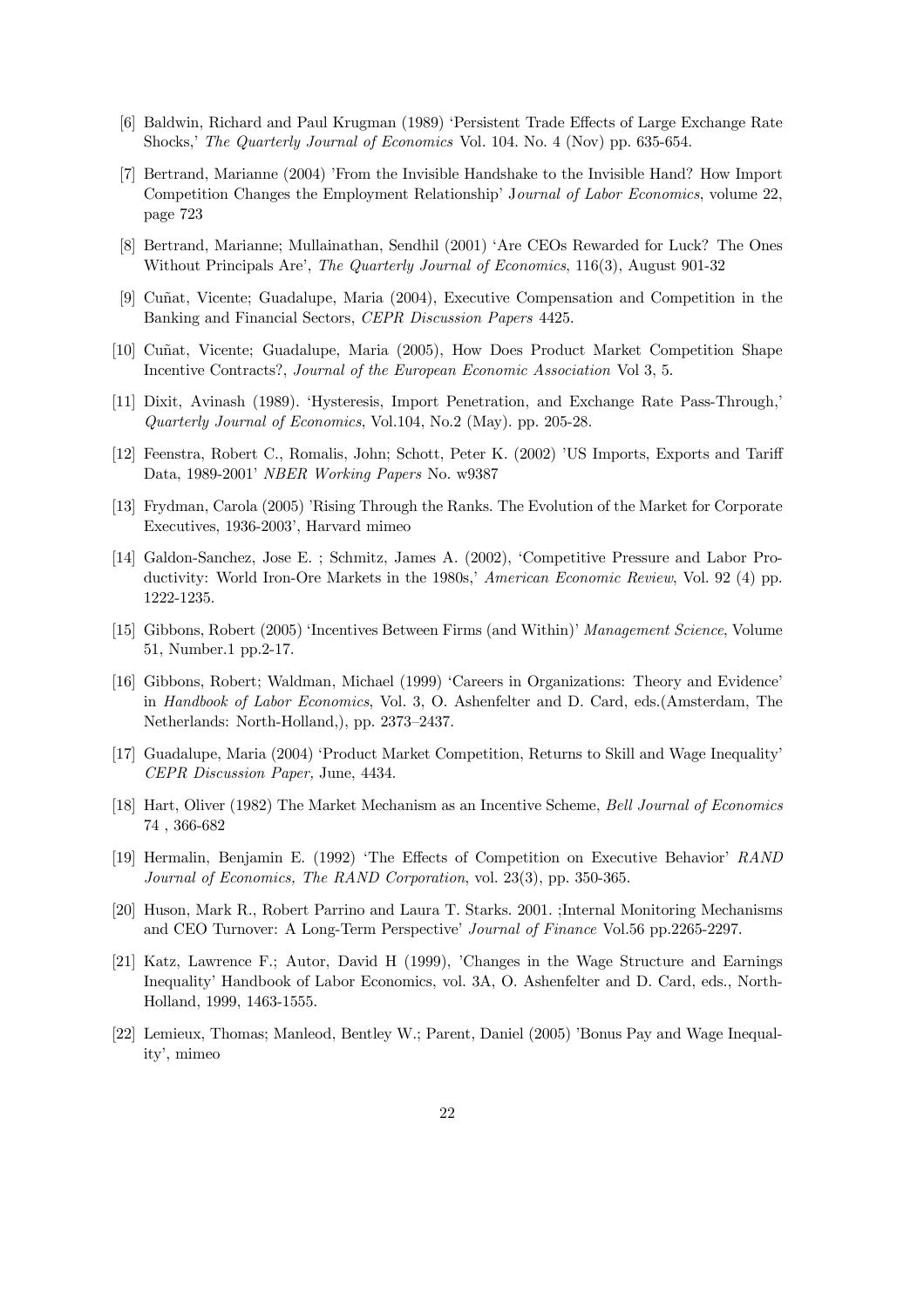- [23] Marin, Dalia; Verdier,Thierry (2003a) 'Globalization and the New Enterprise' Journal of the European Economic Association, MIT Press, vol. 1(2), pages 337-344.
- [24] Marin, Dalia; Verdier, Thierry (2003b).'Globalization and the Empowerment of Talent' CEPR Discussion Papers 4129, C.E.P.R. Discussion Papers.
- [25] Murphy, Kevin J. (1986) 'Incentives, Learning, and Compensation: A Theoretical and Empirical Investigation of Managerial Labor Markets', Rand Journal of Economics, 17(1), Spring, 59-76.
- [26] Murphy, Kevin J. (1999) 'Executive Compensation' Handbook of Labor Economics. Volume 3b pp. 2485-2563.
- [27] Murphy, Kevin J.; Zábojník, Ján (2004a) 'CEO Pay and Appointments: A Market-Based Explanation for Recent Trends', American Economic Review, American Economic Association, vol. 94(2), pp. 192-196.
- [28] Murphy, Kevin J.; Zábojník, Ján (2004b) 'Managerial Capital and the Market for CEOs', Working Paper (October).
- [29] Nickell, Stephen J. (1996), 'Competition and Corporate Performance,' Journal of Political Economy, Vol. 104, Issue 4 pp. 724-46.
- [30] Raith, Michael (2003). 'Competition , Risk and Managerial Incentives,' American Economic Review, Vol. 93, pp. 1425-1436.
- [31] Rajan, Raghuram; Wulf, Julie (2006) 'The Flattening Firm: Evidence from Panel Data on the Changing Nature of Corporate Hierarchies' Review of Economics and Statistics, forthcoming.
- [32] Revenga, Ana L. (1992) Exporting Jobs? The Impact of Import Competition on Employment and Wages in U.S. Manufacturing Quarterly Journal of Economics, volume 107, 1 pp. 255-284.
- [33] Scharfstein, David; (1988) Product-Market Competition and Managerial Slack The RAND Journal of Economics, Vol.19 No.1 Spring, 147-155
- [34] Schmidt, Klaus M. (1997). 'Managerial Incentives and Product Market Competition,' Review of Economic Studies, Vol. 64, Issue 2 (April) pp. 191-213.
- [35] Slaughter, Matthew (1998) 'International Trade and Labour-Market Outcomes: Results, Questions, and Policy Options' The Economic Journal, 108 (450), pp. 1452-1462.
- [36] Tybout, James R. (2003) Plant-and Firm-level Evidence on the 'New' Trade Theories in E. Kwan Choi and James Harrigan, ed., Handbook of International Trade, Oxford: Basil-Blackwell.
- [37] Vives, Xavier (2004). 'Innovation and Competitive Pressure', CEPR Discussion Paper, April, No. 4369.

### 6 Data Appendix

#### Execucomp dataset:

A panel that records information on at least the top 5 executives of the firms included in the S&P1500 index from 1992 onwards. We concentrate on the firms in industries for which we have import penetration (the manufacturing sector in 1992-1999). We also restrict the sample to the top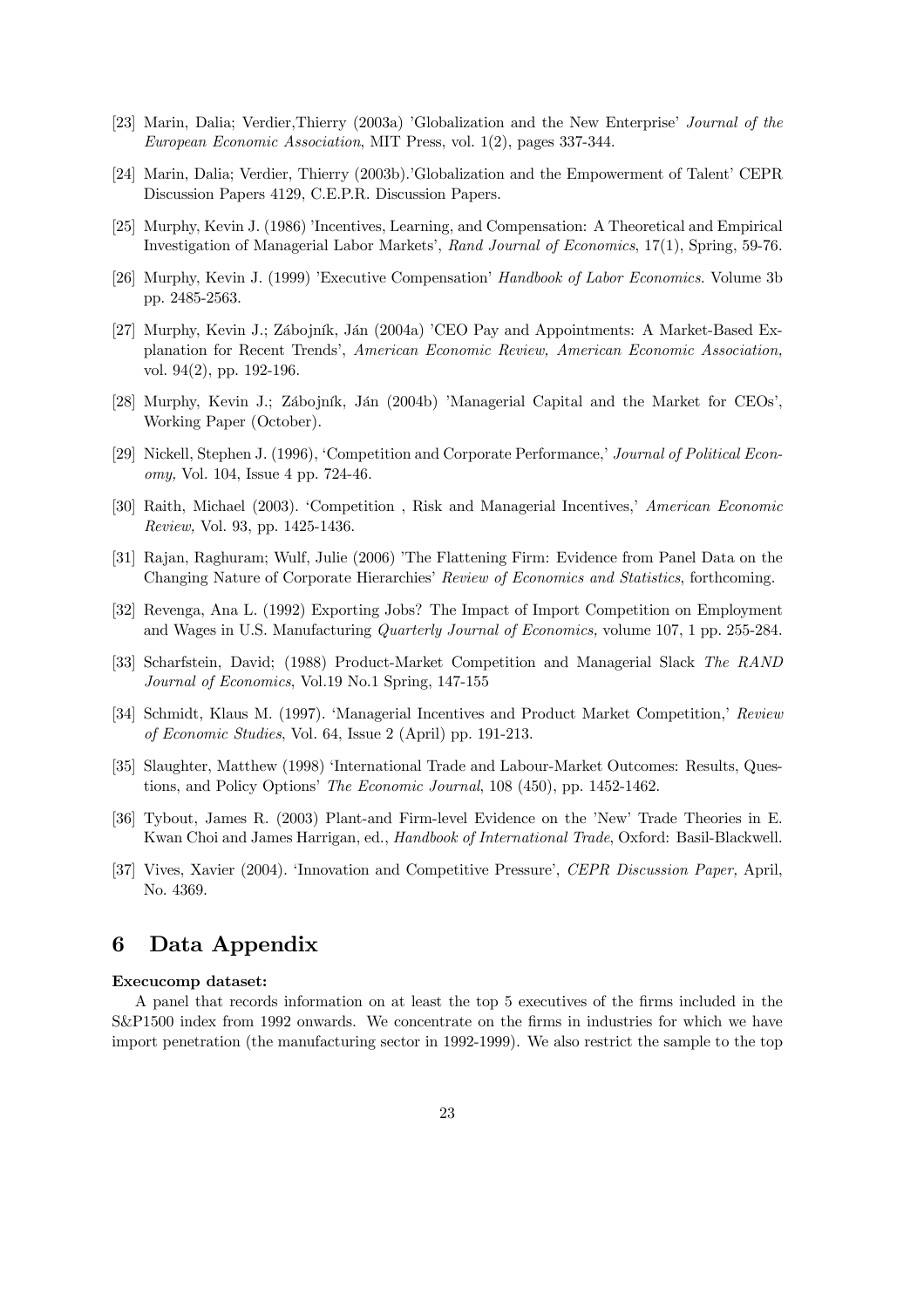five executives of each firm and drop the observations where there is no information on total pay received by the executive. This leaves 22,083 executive-year observations.

#### Trade Data:

Industry Import Penetration: Import penetration is defined at the industry level at 4 digit SIC as the ratio of imports over imports plus domestic production in that year. We take the average of contemporary and one year forward lag import penetration by industry. This is demeaned at the industry level.

Firm specific Import Penetration: A second measure is computed by firm and year as the weighted average of import penetration -computed as above- that the firm faces in all the industries (business segments) it operates. The weights are constructed as the fraction of total sales associated to each SIC4 industry the firm operates in (from Compustat Segments data). Since the industries the firm operates in may change endogenously over time, the weights used correspond to the firm's operations in 1991.

Tariffs: The average tariff measure is defined as the weighted average of the tariffs imposed by the US on imports to each country, where the weights are the fraction of imports coming from each country in 1993.

Exchange rates: The exchange rate index is defined as in Bertrand (2004) at the industry level (3 digit SIC code) as the weighted average of the log real exchange rates of importing countries (expressed in foreign currency per dollar), where the weights are the share of each foreign country's import on total imports in a base period (1990- 1991). Real exchange rates are nominal exchange rates multiplied by US Consumer Price Index and divided by the trading partner CPI. Nominal exchange rates and foreign CPIs are obtained from the Internationals Financial Statistics of the IMF.

All the trade information is obtained from the NBER database "US Imports, Exports and Tariff Data, 1989-2001 (NBER 9387)". The tariff information is from UNCTAD TRAINS dataset and the information on domestic production is from Census Bureau's Annual Survey of Manufactures (Statistics for Industry Groups and Industries) provided by the Bureau of Economic Analysis.

#### Duration Analysis:

To construct employment durations and transitions, we exploit the panel. Each executive has a unique identifier (variable EXECID) that allows us to follow him over time, provided job changes occur within the Execucomp sample. We identify as firm transitions:

-transitions in which we observe the individual in a firm one year and in another firm the year after (coded as exit from the firm);

-transitions in which we observe the individual in a firm one year and not the following year, although the firm remains in the sample (the individual may have moved to a firm outside the sample, also coded as exit from the firm).

If the firm exits the sample we consider all executive observations in that firm as censored on the year the firm exits the sample (coded as censored observation).

We also need to restrict the sample to those individuals for whom an entry date into the firm is reported.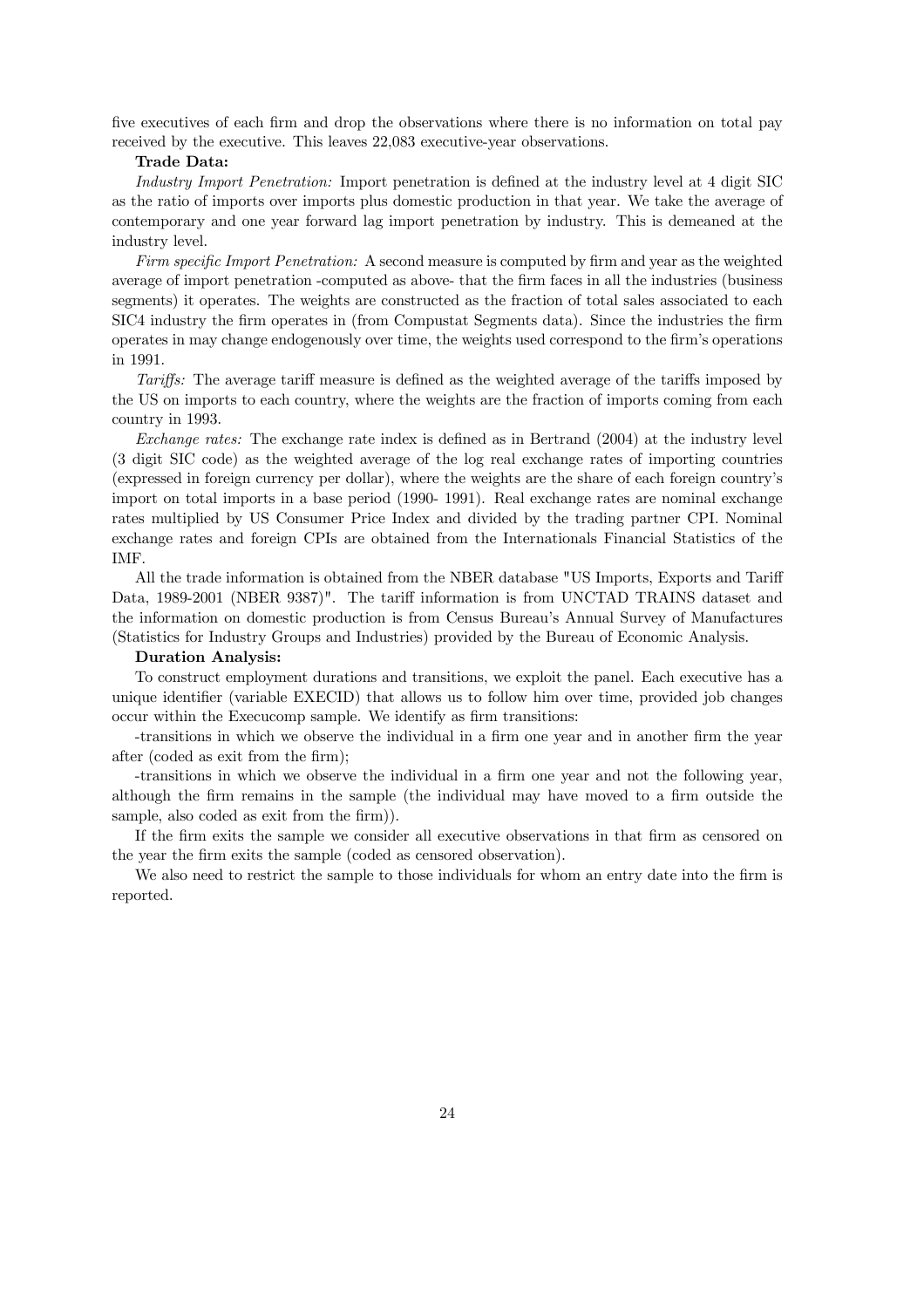## 7 Tables and Figures

| variable                          | mean     | sd    | таріс т. ранніцагу реаспексе<br>p50 | p10      | p90    | N     |
|-----------------------------------|----------|-------|-------------------------------------|----------|--------|-------|
|                                   |          |       |                                     |          |        |       |
| Log total pay                     | 13.677   | 0.999 | 13.575                              | 12.482   | 15.003 | 20308 |
| Log Performance                   | 6.934    | 1.643 | 6.699                               | 5.073    | 9.165  | 20308 |
| Import penetration                | 0.007    | 0.026 | 0.001                               | $-0.019$ | 0.044  | 20308 |
| Import penetr. * Performance      | 0.051    | 0.190 | 0.007                               | $-0.135$ | 0.299  | 20308 |
| Log assets                        | 6.735    | 1.641 | 6.576                               | 4.687    | 8.975  | 20308 |
| <b>CEO</b>                        | 0.176    | 0.381 | 0.000                               | 0.000    | 1.000  | 20308 |
| Exchange rate                     | 2.086    | 0.777 | 2.171                               | 0.784    | 3.080  | 20308 |
| Exchange rate when appreciation   | 1.270    | 1.162 | 1.396                               | 0.000    | 2.760  | 20308 |
| Exchange rate * Performance       | 14.353   | 6.480 | 13.994                              | 5.956    | 22.532 | 20308 |
| Exchange rate when apprec. * Perf | 8.734    | 8.426 | 8.356                               | 0.000    | 20.151 | 20308 |
| Average tariff                    | $-0.002$ | 0.011 | $-0.001$                            | $-0.018$ | 0.010  | 20308 |
| Average tariff * Perf             | $-0.017$ | 0.078 | $-0.004$                            | $-0.116$ | 0.061  | 20308 |

Table 1: Summary Statistics

Notes: Total pay is total yearly compensation that includes salary, bonus, total value of stock options granted (valued using the standard Black-Scholes formula), total value of restricted stock granted, long-term incentive payouts and other annual compensation; Peformance is the natural logarithm shareholders value at fiscal year end (in \$1000) ; Import Penetration is Imports divided by Imp orts plus domestic production at 4 digit SIC, the variable is demeaned with respect to the industry average; Log assets measures firm size; CEO is an indicator for who is the company CEO; Exchange rate is the weighted average of the log real exchange rates of importing countries (expressed in foreign currency per dollar), where the weights are the share of each foreign country's import on total imports in a base period (1990- 1991); Exchange rate when appreciation is the product of the Exchage rate variable and a dummy that equals one if that year the industry weighted exchange the experienced an appreciation Average tariff is total duties paid divided by total custom s value of imports at 4 digit SIC. See data appendix for further details and sources.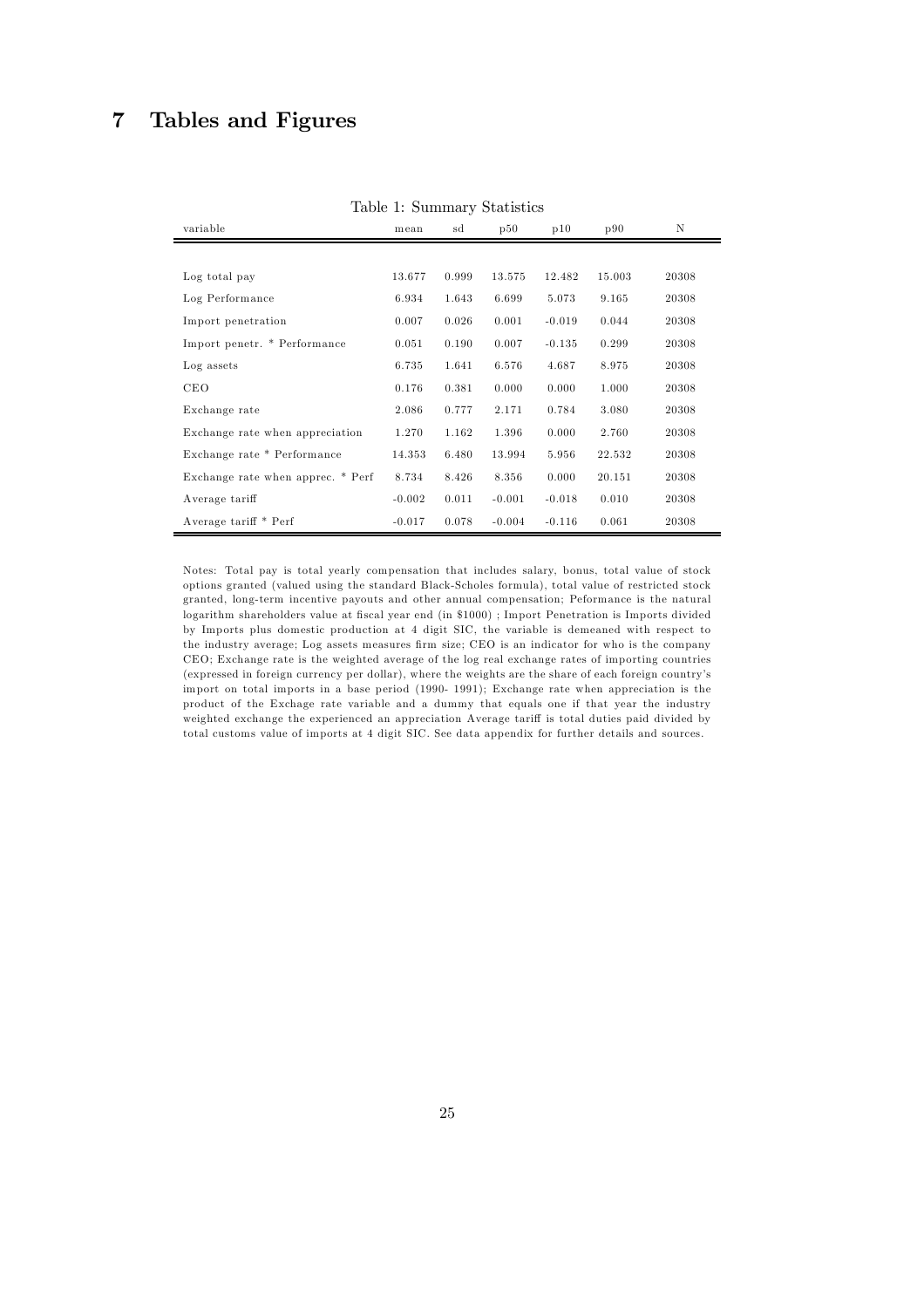|                                 | Main Sector |                   |             | Weighted 91 segments |
|---------------------------------|-------------|-------------------|-------------|----------------------|
|                                 | Import.Pen. | Import.Pen.* Perf | Import.Pen. | Import.Pen.* Perf    |
| Exchange Rate                   | $-0.004$    | $-0.005$          | $-0.012***$ | $-0.007$             |
|                                 | [0.003]     | [0.007]           | [0.003]     | [0.007]              |
| Exchange Rate * Performance     |             | 0.001             |             | 0.001                |
|                                 |             | [0.001]           |             | [0.001]              |
| Lagged Exchange Rate            | $-0.065***$ | 0.008             | $0.015***$  | $-0.006$             |
|                                 | [0.013]     | [0.010]           | [0.003]     | [0.009]              |
| Lagged Exch. Rate * Performance |             | $-0.006***$       |             | $-0.004***$          |
|                                 |             | [0.001]           |             | [0.001]              |
| Lagged Tariffs                  | $-0.003***$ | $-0.002**$        | $-0.002***$ | $-0.003***$          |
|                                 | [0.000]     | [0.001]           | [0.000]     | [0.001]              |
| Performance                     |             | $0.016***$        |             | $0.009***$           |
|                                 |             | [0.002]           |             | [0.002]              |
| Lagged Tariffs*Performance      |             | $\boldsymbol{0}$  |             | $\theta$             |
|                                 |             | [0.000]           |             | [0.000]              |
|                                 |             |                   |             |                      |
| Year Dummies                    | yes         | yes               | yes         | yes                  |
| <b>Industry Dummies</b>         | yes         | yes               | yes         | yes                  |
| Indiv. Fixed Effects            | yes         | yes               | yes         | yes                  |
| Observations                    | 2728        | 13158             | 2800        | 13509                |
| R-squared                       | 0.519       | 0.323             | 0.456       | 0.309                |

### Table 2: First stage

Robust standard errors in brackets clustered by industry-year

\* significant at 10%; \*\* significant at 5

Notes: This is the first stage regression for the two endogenous variables instrumented in section 4.1 (table 4). The dependent variable, Import penetration, is imports divided by Imports plus domestic production at 4 digit SIC, the variable associated to period t is the average of the ratio in period t and period t+1, the variable is demeaned with respect to the industry average; Peformance is the natural logarithm of shareholders value at fiscal year end; Exchange rate is the weighted average of the log real exchange rates of importing countries (expressed in foreign currency per dollar), where the weights are the share of each foreign country's imp ort on total imports in a base period (1990- 1991); the weights correspond to the main sector of the firm in columns 1 and 2 and to the weighted average of all the segments of the firm according to their relative importance in 1991. Average tariff is total duties paid divided by total customs value of imp orts at 4 digit SIC. See data appendix for further details and sources.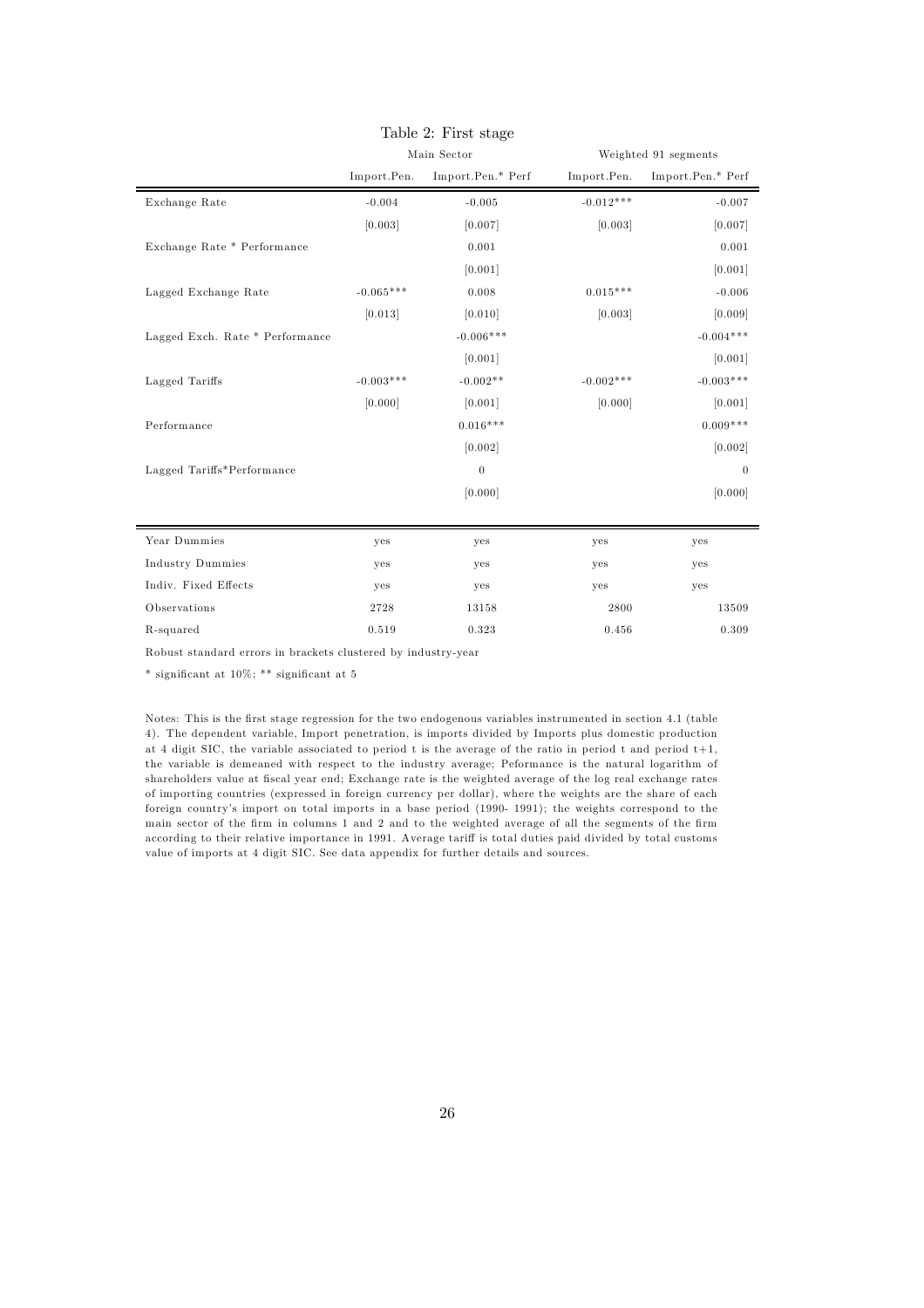|                                | Variables Weighted Using Main Sector |                |           |                |            |           |              |  |  |
|--------------------------------|--------------------------------------|----------------|-----------|----------------|------------|-----------|--------------|--|--|
|                                | Total comp.                          | Total comp.    | Stayers   | Total comp.    | Total comp | CEOs      | $CEOs+Trend$ |  |  |
|                                | $\mathbf{1}$                         | $\overline{2}$ | 3         | $\overline{4}$ | $\,$ 5     | $\,6$     | 7            |  |  |
| Performance                    | $0.19***$                            | $0.22***$      | $0.22***$ |                |            | $0.30***$ |              |  |  |
|                                | [0.01]                               | [0.02]         | [0.02]    |                |            | [0.03]    |              |  |  |
| <b>Import Penetration</b>      | $-3.33**$                            | $-5.35***$     | $-4.77**$ | $-2.82$        |            | $-6.19**$ | $-5.39*$     |  |  |
|                                | $[1.64]$                             | [1.90]         | [1.90]    | [2.07]         |            | [2.45]    | [3.11]       |  |  |
| Import Penetration*performance | $0.58**$                             | $0.71***$      | $0.64**$  | 0.39           |            | $0.89***$ | $0.94**$     |  |  |
|                                | [0.23]                               | [0.27]         | [0.27]    | [0.30]         |            | [0.32]    | [0.43]       |  |  |
| Log assets                     | $0.20***$                            | 0.05           | $0.06*$   | 0.04           | 0.05       | $0.09**$  | 0.07         |  |  |
|                                | [0.01]                               | [0.03]         | [0.03]    | [0.03]         | [0.03]     | [0.04]    | [0.05]       |  |  |
| CEO                            | $0.81***$                            | $0.20***$      | $0.18***$ | $0.20***$      | $0.20***$  |           |              |  |  |
|                                | [0.01]                               | [0.02]         | $[0.02]$  | [0.02]         | [0.02]     |           |              |  |  |
| Performance*trend1991-1995     |                                      |                |           | $0.04***$      | $0.04***$  |           |              |  |  |
|                                |                                      |                |           | [0.01]         | [0.01]     |           |              |  |  |
| Performance*trend1996-2000     |                                      |                |           | $0.04***$      | $0.05***$  |           |              |  |  |
|                                |                                      |                |           | [0.01]         | [0.01]     |           |              |  |  |
| Observations                   | 17178                                | 17178          | 17178     | 17178          | 17178      | 3042      | 3042         |  |  |
| R-squared                      | 0.6                                  | 0.84           | 0.84      | 0.84           | 0.84       | 0.82      | 0.83         |  |  |
|                                |                                      |                |           |                |            |           |              |  |  |

### Table 3: Pay Structure: Performance-related-pay

Variables Weighted Using All the Segments of the Firm as in 1991

|                                | Total comp.    | Total comp.    | Stayers    | Total comp. | Total comp.    | CEOs                   | $CEOs+Trend$ |
|--------------------------------|----------------|----------------|------------|-------------|----------------|------------------------|--------------|
|                                | $\mathbf{1}$   | $\overline{2}$ | 3          | $\,4$       | $\overline{5}$ | $\,6$                  | $\,7$        |
| Performance                    | $0.18***$      | $0.21***$      | $0.22***$  |             |                | $0.29***$              |              |
|                                | [0.01]         | [0.02]         | [0.02]     |             |                | [0.03]                 |              |
| <b>Import Penetration</b>      | $-5.00***$     | $-6.92***$     | $-6.33***$ | $-5.42**$   |                | $-5.99**$              | $-5.18$      |
|                                | [1.80]         | [2.12]         | [2.12]     | $[2.32]$    |                | $[2.61]$               | [3.32]       |
| Import Penetration*performance | $0.88***$      | $1.01***$      | $0.94***$  | $0.83**$    |                | $0.96***$              | $0.96**$     |
|                                | [0.26]         | [0.30]         | [0.30]     | [0.35]      |                | [0.35]                 | [0.46]       |
| Log assets                     | $0.20***$      | $0.05*$        | $0.06*$    | 0.05        | 0.05           | $0.10**$               | $0.08*$      |
|                                | [0.01]         | [0.03]         | [0.03]     | [0.03]      | [0.03]         | [0.04]                 | [0.05]       |
| CEO                            | $0.81***$      | $0.20***$      | $0.18***$  | $0.20***$   | $0.20***$      |                        |              |
|                                | [0.01]         | [0.02]         | [0.02]     | [0.02]      | [0.02]         |                        |              |
| Performance*trend1991-1995     |                |                |            | $0.04***$   | $0.04***$      |                        |              |
|                                |                |                |            | [0.01]      | [0.01]         |                        |              |
| Performance*trend1995-200      |                |                |            | $0.03**$    | $0.05***$      |                        |              |
|                                |                |                |            | [0.02]      | [0.01]         |                        |              |
| Observations                   | 17178          | 17178          | 17178      | 17178       | 17178          | 3042                   | 3042         |
| R-squared                      | 0.60           | 0.84           | 0.84       | 0.84        | 0.84           | 0.82                   | 0.83         |
|                                |                |                |            |             |                |                        |              |
| Year Dummies                   | yes            | yes            | yes        | yes         | yes            | yes                    | yes          |
| <b>Industry Dummies</b>        | yes            | yes<br>27      | yes        | yes         | yes            | yes                    | yes          |
| Indiv. Fixed Effects           | $\rm{no}$      | yes            | yes        | yes         | yes            | yes                    | yes          |
| Indust.dummies * Perf          | $\mathbf{no}$  | $\rm{no}$      | $\rm{no}$  | yes         | yes            | $\mathbf{n}\mathbf{o}$ | yes          |
| Year dummies * Perf.           | $\mathbf{n}$ o | $\rm{no}$      | $\rm{no}$  | yes         | yes            | $\mathbf{no}$          | yes          |

Robust standard errors in brackets clustered by industry-year

\* significant at 10%; \*\* significant at 5

Notes: The dependent variable, is the log of total yearly compensation that includes salary, bonus, total value of stock options granted (valued using the standard Black-Scholes formula), total value of restricted stock granted, long-term incentive payouts and other annual compensation; Peformance is the natural logarithm shareholders value at fiscal year end ; Import Penetration is Imports divided by Imports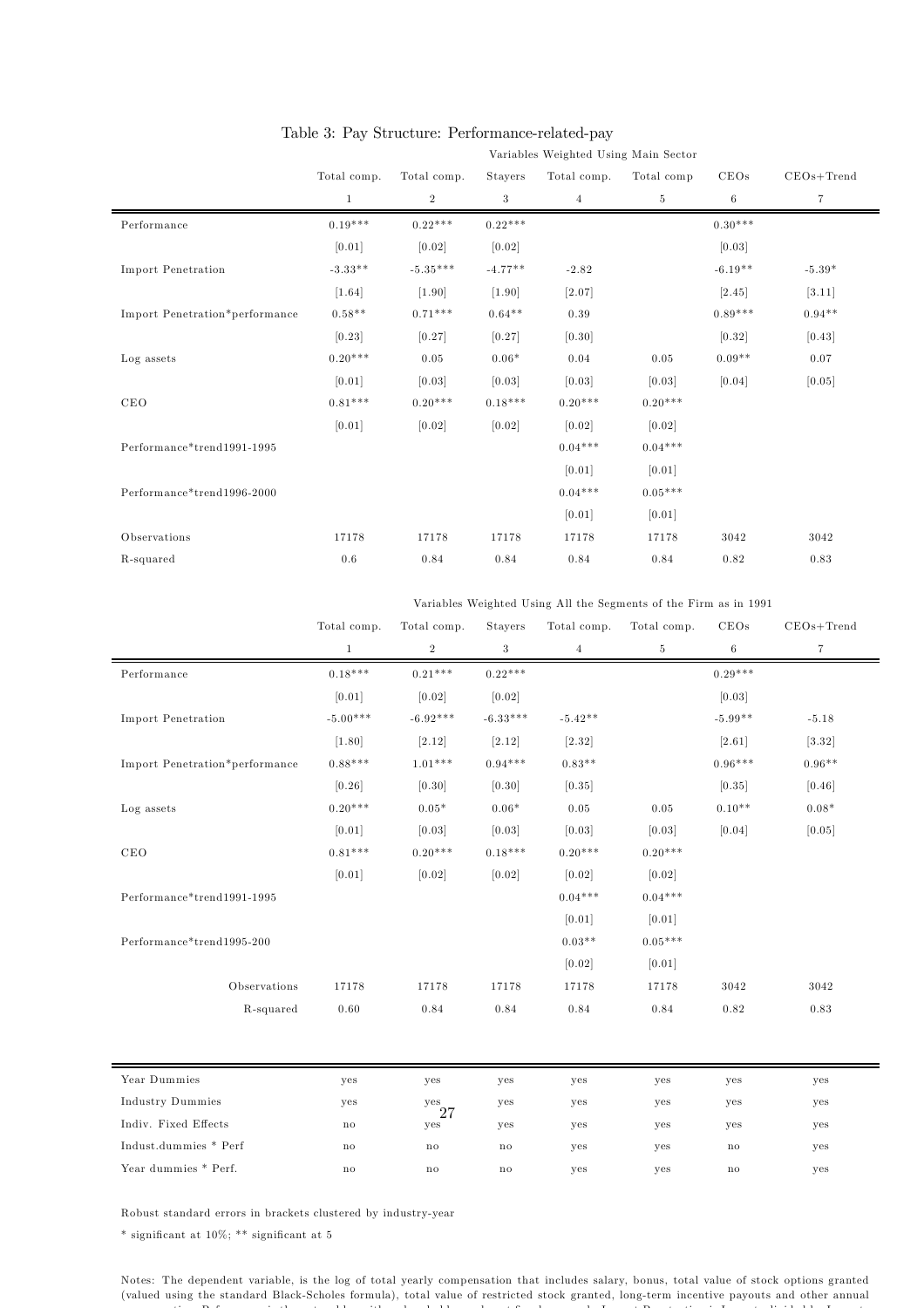### Table 4: Pay Structure: IV Results

|                           | Variables Weighted Using Main Sector |                |             |                |  |  |  |
|---------------------------|--------------------------------------|----------------|-------------|----------------|--|--|--|
|                           | IV                                   | IV CEOs        | <b>IVtr</b> | <b>IVtr</b>    |  |  |  |
|                           | 1                                    | $\overline{2}$ | 3           | $\overline{4}$ |  |  |  |
| Market return             | $0.15***$                            | $0.22***$      | $0.49***$   | $0.53**$       |  |  |  |
|                           | [0.02]                               | [0.04]         | [0.16]      | [0.21]         |  |  |  |
| Import Pen.               | $-20.94***$                          | $-19.66***$    | $-19.08***$ | $-17.71***$    |  |  |  |
|                           | [4.77]                               | [6.58]         | $[3.84]$    | [6.27]         |  |  |  |
| Import Pen.* Performance. | $3.15***$                            | $2.89***$      | $1.97***$   | $2.03***$      |  |  |  |
|                           | [0.63]                               | [0.84]         | [0.47]      | [0.78]         |  |  |  |
| ln assets                 | $0.11***$                            | $0.10*$        | $0.06*$     | 0.06           |  |  |  |
|                           | [0.03]                               | [0.05]         | [0.03]      | [0.05]         |  |  |  |
| <b>CEO</b>                | $0.21***$                            |                | $0.22***$   | $0.30***$      |  |  |  |
|                           | [0.03]                               |                | [0.02]      | [0.05]         |  |  |  |
| Observations              | 13158                                | 2535           | 13158       | 2535           |  |  |  |

#### Variables Weighted Using All the Segments of the Firm as in 1991

| IV           | IV CEOs        | <b>IVtr</b> | <b>IVtr</b>    |
|--------------|----------------|-------------|----------------|
| $\mathbf{1}$ | $\overline{2}$ | 3           | $\overline{4}$ |
| $0.12***$    | $0.20***$      | $0.47***$   | $0.57**$       |
| [0.03]       | [0.04]         | [0.16]      | [0.24]         |
| $-31.28***$  | $-18.72***$    | $-25.99***$ | $-8.67$        |
| [7.24]       | [6.62]         | $[5.48]$    | [7.98]         |
| $4.34***$    | $2.93***$      | $2.91***$   | $2.04*$        |
| [0.99]       | [0.89]         | [0.75]      | [1.12]         |
| $0.10***$    | $0.12**$       | $0.07*$     | $0.12**$       |
| [0.04]       | [0.05]         | [0.04]      | [0.05]         |
| $0.21***$    |                | $0.22***$   | $0.29***$      |
| [0.03]       |                | [0.02]      | [0.05]         |
|              |                |             |                |

| Year Dummies          | yes          | yes  | yes   | yes  |
|-----------------------|--------------|------|-------|------|
| Industry Dummies      | yes          | yes  | yes   | yes  |
| Indiv. Fixed Effects  | yes          | yes  | yes   | yes  |
| Indust.dummies * Perf | $\mathbf{n}$ | no   | yes   | yes  |
| Year dummies * Perf.  | $\mathbf{n}$ | no   | yes   | yes  |
| Observations          | 13509        | 2603 | 13509 | 2603 |
|                       |              |      |       |      |

Robust standard errors in brackets clustered by industry-year

\* significant at 10%; \*\* significant at 5

Notes: These are two stage least squares regressions of table 3 where Import Penetration and its interaction with Performance are instrumented with exchange rates and tariffs (see table 2). The dependent variable, is the log of total yearly compensation that includes salary, bonus, total value of stock options granted (valued using the standard Black-Scholes formula), total value of restricted stock granted, long-term incentive payouts and other annual compensation; . Peformance is the **actural logarithm shareholders value at fiscal** year end ; Import Penetration is Imports divided by Imports plus domestic production at 4 digit SIC, the variable is the mean of the contemporaneous ratio and one forward lag, and it is demeaned with respect to the industry average; Log assets measures firm size; CEO is an indicator for who is the company CEO. See data appendix for further details and sources.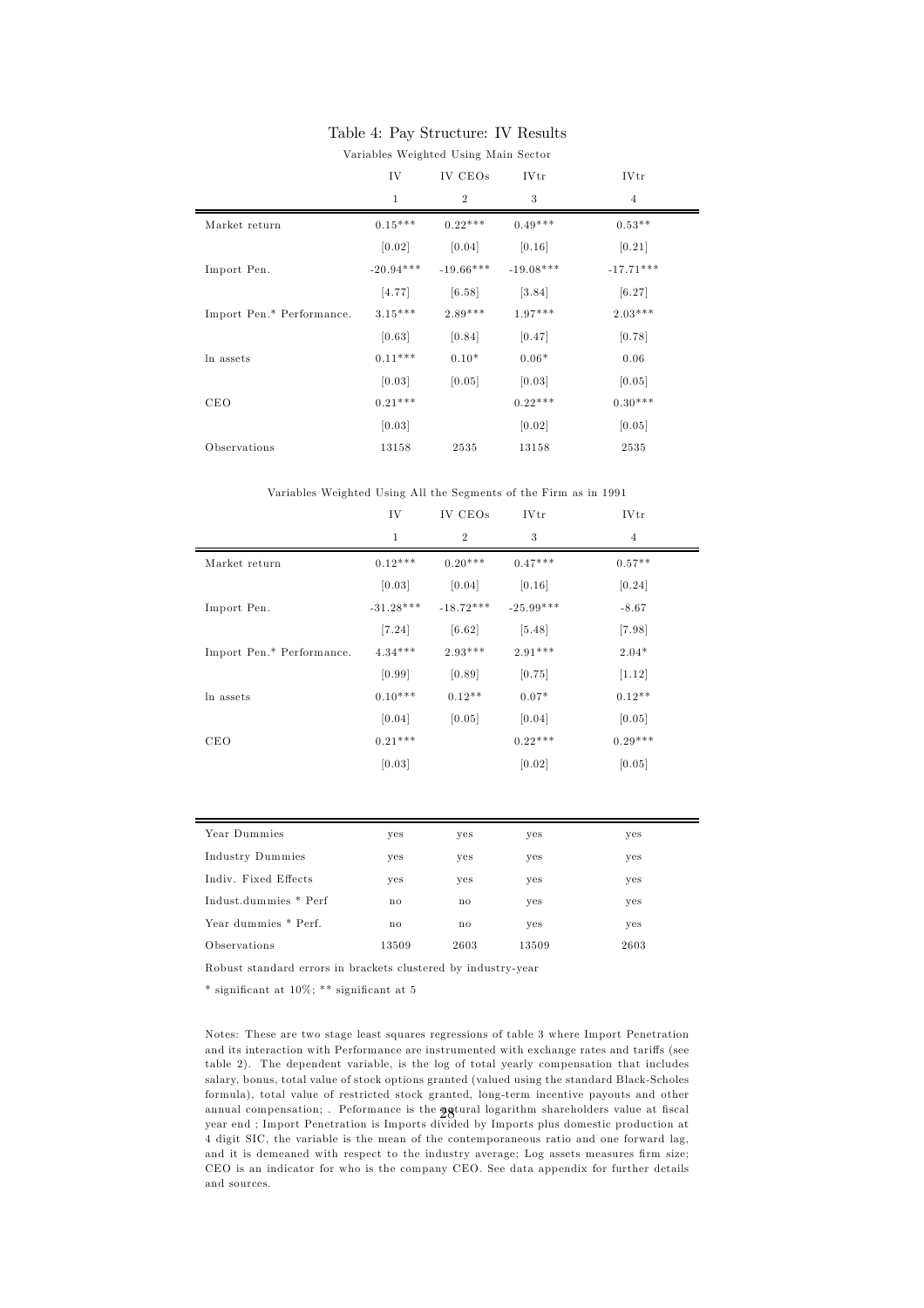|                   | Variables Weighted Using Main Sector |                 |               |                |                |                   |  |  |
|-------------------|--------------------------------------|-----------------|---------------|----------------|----------------|-------------------|--|--|
|                   | $Sal + Bonus$                        | Total comp.nofe | $Sal+Bonus$   | Total comp.    | Total comp.    | Total comp.+Trend |  |  |
|                   | $\mathbf{1}$                         | $\overline{2}$  | $\sqrt{3}$    | $\overline{4}$ | $\overline{5}$ | $\,6$             |  |  |
|                   | $\rm No\ IVs$                        | No IVs          | $\rm No\ IVs$ | $\rm No\ IVs$  | IV             | IV                |  |  |
| Import Pen.       | $1.79***$                            | $1.71***$       | $1.31***$     | 0.6            | 3.75           | 0.41              |  |  |
|                   | [0.48]                               | [0.65]          | [0.43]        | [0.66]         | $[2.89]$       | [2.41]            |  |  |
| Second * Imp.Pen. | $-0.22$                              | $-0.66*$        | 0.04          | 0.19           | $-1.47$        | $-0.26$           |  |  |
|                   | [0.44]                               | [0.37]          | [0.40]        | [0.51]         | [1.30]         | [1.34]            |  |  |
| Third * Imp.Pen   | $-0.36$                              | $-0.95**$       | $-0.44$       | $-0.81$        | $-2.60*$       | $-2.50*$          |  |  |
|                   | [0.43]                               | [0.42]          | [0.38]        | [0.54]         | [1.44]         | [1.36]            |  |  |
| Fourth * Imp.Pen. | $-0.22$                              | $-0.92**$       | $-0.79**$     | $-0.88$        | $-2.23$        | $-0.45$           |  |  |
|                   | [0.44]                               | [0.46]          | $[0.40]$      | [0.60]         | [1.48]         | [1.55]            |  |  |
| Fifth * Imp.Pen   | 0.02                                 | $-1.11**$       | $-1.25***$    | $-1.18*$       | $-3.66**$      | $-3.02$           |  |  |
|                   | [0.43]                               | [0.52]          | [0.45]        | [0.66]         | [1.60]         | [1.86]            |  |  |
| Second            | $-0.38***$                           | $-0.56***$      | $-0.10***$    | $-0.42***$     | $-0.56***$     | $-0.41***$        |  |  |
|                   | [0.01]                               | [0.01]          | [0.01]        | [0.02]         | [0.02]         | [0.02]            |  |  |
| Third             | $-0.61***$                           | $-0.87***$      | $-0.16***$    | $-0.65***$     | $-0.87***$     | $-0.61***$        |  |  |
|                   | [0.01]                               | [0.01]          | [0.02]        | [0.02]         | [0.02]         | [0.02]            |  |  |
| Fourth            | $-0.73***$                           | $-1.07***$      | $-0.20***$    | $-0.81***$     | $-1.08***$     | $-0.80***$        |  |  |
|                   | [0.01]                               | [0.01]          | $[0.02]$      | [0.02]         | $[0.02]$       | [0.03]            |  |  |
| Fifth             | $-0.85***$                           | $-1.27***$      | $-0.25***$    | $-0.95***$     | $-1.25***$     | $-0.92***$        |  |  |
|                   | [0.01]                               | [0.01]          | $[0.02]$      | [0.03]         | $[0.02]$       | [0.03]            |  |  |
|                   |                                      |                 |               |                |                |                   |  |  |
| Observations      | 17173                                | 17178           | 17173         | 17178          | 13158          | 13158             |  |  |
| R-squared         | 0.68                                 | 0.69            | 0.89          | 0.86           |                |                   |  |  |

# Table 5: Promotion and Wage Ladders

Variables Weighted Using All the Segments of the Firm as in 1991

|                   | $Sal + Bonus$ | Total comp.nofe | Sal+Bonus           |                | Total comp. Total comp. | Total comp.+Trend |
|-------------------|---------------|-----------------|---------------------|----------------|-------------------------|-------------------|
|                   | $\mathbf{1}$  | $\mathbf{2}$    | $\sqrt{3}$          | $\overline{4}$ | $\,$ 5                  | $\,6\,$           |
|                   | No IVs        | No IVs          | No IVs              | No IVs         | IV                      | IV                |
| Import Pen.       | $1.88***$     | $1.90***$       | $1.64***$           | 0.66           | $5.32*$                 | $3.52*$           |
|                   | [0.55]        | [0.69]          | [0.51]              | [0.72]         | [3.23]                  | [2.11]            |
| Second * Imp.Pen. | $-0.32$       | $-0.90**$       | 0.08                | 0.51           | $-2.46**$               | $-1.95$           |
|                   | [0.52]        | [0.40]          | [0.48]              | [0.56]         | [1.23]                  | [1.39]            |
| Third * Imp.Pen   | $0.01\,$      | $-0.93**$       | $-0.48$             | $-0.53$        | $-3.73***$              | $-3.96***$        |
|                   | [0.48]        | [0.45]          | [0.43]              | [0.60]         | [1.38]                  | [1.37]            |
| Fourth * Imp.Pen. | 0.01          | $-0.81$         | $-0.65$             | $-0.48$        | $-3.24**$               | $-2.6$            |
|                   | [0.50]        | [0.50]          | [0.47]              | [0.65]         | $[1.42]$                | [1.60]            |
| Fifth * Imp.Pen   | 0.32          | $-0.96*$        | $-1.09**$           | $-0.74$        | $-4.81***$              | $-5.53***$        |
|                   | [0.51]        | [0.55]          | [0.51]              | [0.70]         | [1.57]                  | [1.83]            |
| Second            | $-0.38***$    | $-0.55***$      | $-0.10***$          | $-0.43***$     | $-0.55***$              | $-0.40***$        |
|                   | [0.01]        | [0.01]          | [0.01]              | [0.02]         | [0.01]                  | [0.02]            |
| Third             | $-0.61***$    | $-0.87***$      | $29 \atop -0.16***$ | $-0.65***$     | $-0.86***$              | $-0.61***$        |
|                   | [0.01]        | [0.01]          | [0.02]              | [0.02]         | [0.02]                  | [0.02]            |
| Fourth            | $-0.73***$    | $-1.07***$      | $-0.20***$          | $-0.81***$     | $-1.07***$              | $-0.79***$        |
|                   | [0.01]        | [0.01]          | $[0.02]$            | [0.02]         | $[0.02]$                | [0.03]            |
| Fifth             | $-0.85***$    | $-1.27***$      | $-0.25***$          | $-0.95***$     | $-1.24***$              | $-0.90***$        |
|                   | [0.01]        | [0.01]          | [0.02]              | [0.03]         | [0.02]                  | [0.03]            |
| Observations      | 17173         | 17178           | 17173               | 17178          | 13509                   | 13509             |
| R-squared         | 0.68          | 0.69            | 0.89                | 0.86           |                         |                   |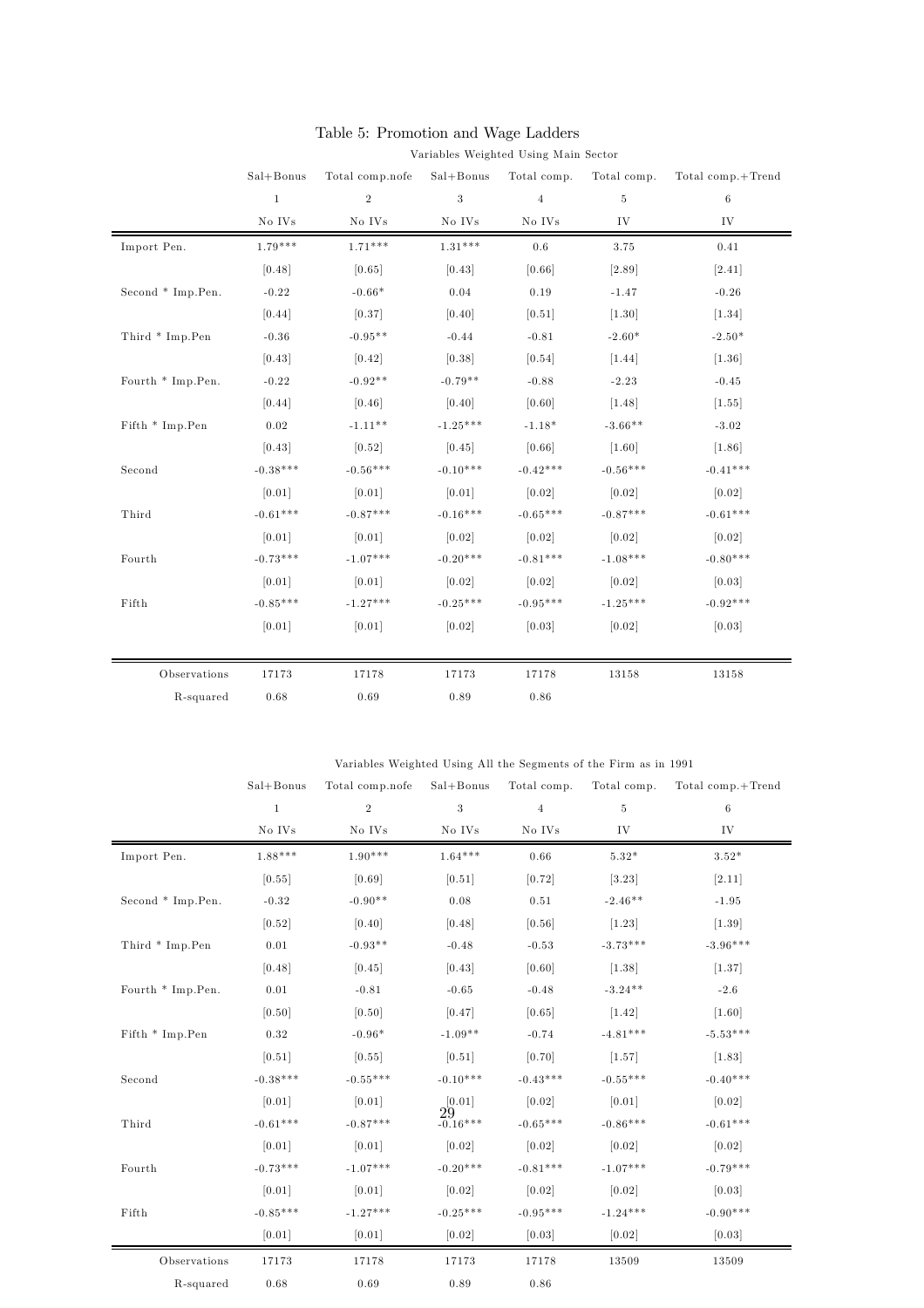| Variables Weighted Using: | Main Sector  |                  |             |                 | All the Segments of the Firm as in 1991 |               |                  |                 |
|---------------------------|--------------|------------------|-------------|-----------------|-----------------------------------------|---------------|------------------|-----------------|
|                           | $\mathbf{1}$ | $\,2$            | 3           | $\overline{4}$  | $\mathbf{1}$                            | $\,2$         | $\boldsymbol{3}$ | $\overline{4}$  |
|                           | CEO          | $_{\rm CEO\ IV}$ | Talent      | <b>IVTalent</b> | CEO                                     | $\rm CEO\ IV$ | Talent           | <b>IVTalent</b> |
| Import Pen.               | 0.23         | $-0.5$           | $0.823***$  | $2.420*$        | $0.16\,$                                | $-0.57$       | $0.851***$       | 0.858           |
|                           | [0.20]       | [0.98]           | [0.257]     | [1.403]         | $[0.22]$                                | [0.94]        | [0.279]          | [0.890]         |
| Second * Imp.Pen.         |              |                  | $-0.739**$  | $-1.268$        |                                         |               | $-1.139***$      | $-1.589*$       |
|                           |              |                  | [0.298]     | [1.240]         |                                         |               | [0.334]          | [0.948]         |
| Third * Imp.Pen           |              |                  | $-0.484$    | $-2.284*$       |                                         |               | $-0.593*$        | $-1.332$        |
|                           |              |                  | [0.305]     | [1.255]         |                                         |               | [0.339]          | [0.956]         |
| Fourth * Imp.Pen.         |              |                  | $-0.47$     | $-1.267$        |                                         |               | $-0.569$         | $-1.971**$      |
|                           |              |                  | [0.327]     | [1.280]         |                                         |               | [0.360]          | [0.968]         |
| Fifth * Imp.Pen           |              |                  | $-0.565$    | $-1.534$        |                                         |               | $-0.58$          | $-2.553***$     |
|                           |              |                  | [0.353]     | [1.381]         |                                         |               | [0.389]          | [0.989]         |
| Second                    |              |                  | $-0.135***$ |                 |                                         |               | $-0.132***$      |                 |
|                           |              |                  | [0.006]     |                 |                                         |               | [0.006]          |                 |
| Third                     |              |                  | $-0.225***$ |                 |                                         |               | $-0.224***$      |                 |
|                           |              |                  | [0.007]     |                 |                                         |               | [0.007]          |                 |
| Fourth                    |              |                  | $-0.274***$ |                 |                                         |               | $-0.273***$      |                 |
|                           |              |                  | [0.007]     |                 |                                         |               | [0.007]          |                 |
| Fifth                     |              |                  | $-0.325***$ |                 |                                         |               | $-0.325***$      |                 |
|                           |              |                  | [0.008]     |                 |                                         |               | [0.008]          |                 |
| Observations              | 3042         | $2535\,$         | 17178       | 13158           | 3042                                    | 2603          | 17178            | 13509           |
| R-squared                 | 0.94         |                  | 0.845       |                 | 0.94                                    |               | 0.845            |                 |
| Number of Clusters        |              | 527              |             | 541             |                                         | 538           |                  | $551\,$         |

### Table 6: Talent regressions

Robust standard errors in brackets clustered by industry-year

\* significant at 10%; \*\* significant at 5

Notes: The dependent variable is the estimated fixed effect from a first stage regression of log of total pay on Performance, Hierarchy, year and industry dummies. Second is a dummy that records the second most highly paid executive, third is the third most highly paid etc. The base category is the most highly paid executive in the firm. Import Penetration is Imports divided by Imports plus domestic production at 4 digit SIC, the variable is the mean of the contemporaneous ratio and a forward lag. It is demeaned with respect to the industry average; Log assets measures firm size; Columns 2, 4 and 6 are two stage least squares regressions of table 3 where Import Penetration (and its interaction with the hierarchy dummies) are instrumented with exchange rates and tariffs. See data appendix for further details and sources.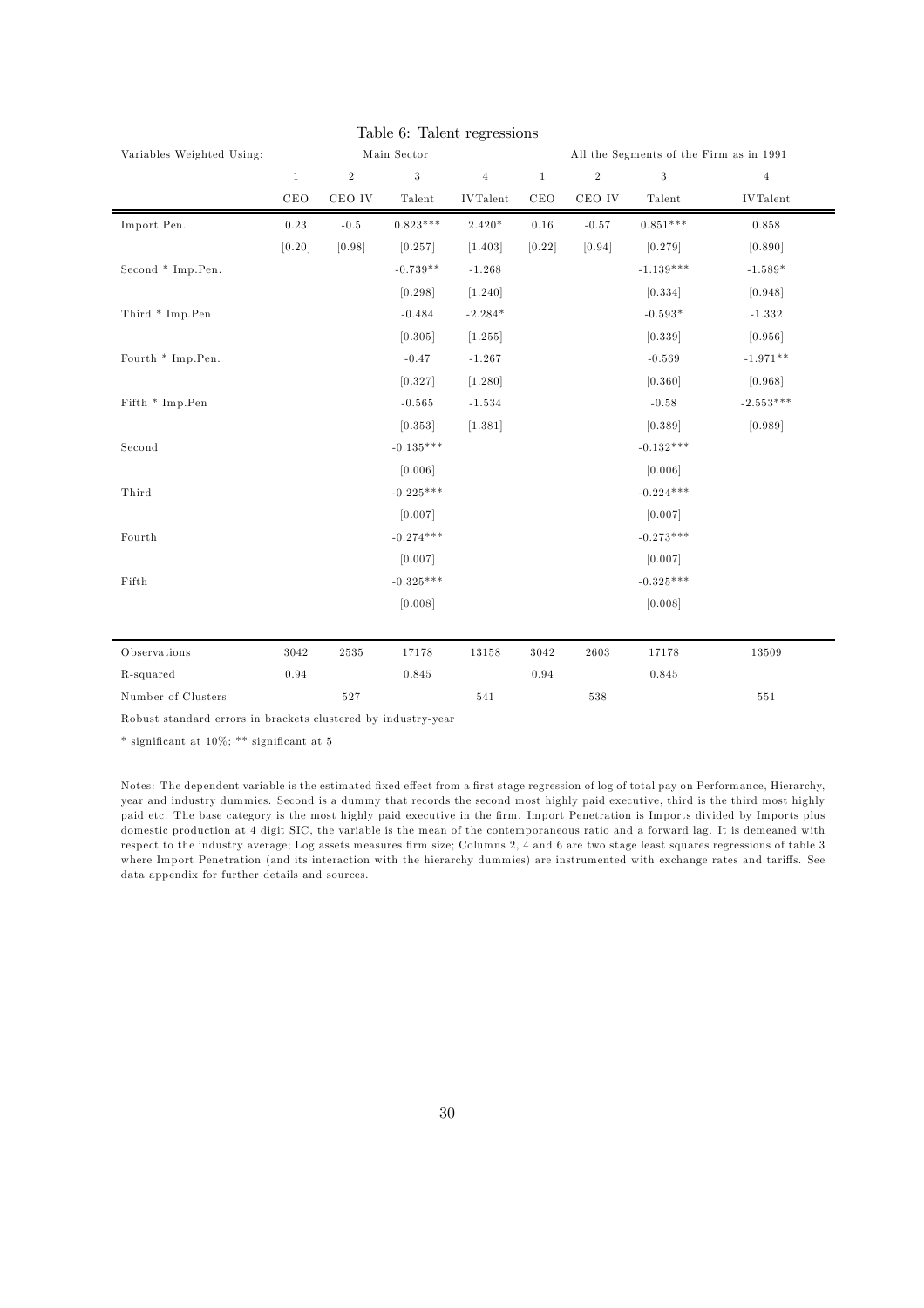

Figure 1: Import Penetration (deviation from mean) in 3 selected industries

Figure 2: Kaplan-Meier Survival Estimates